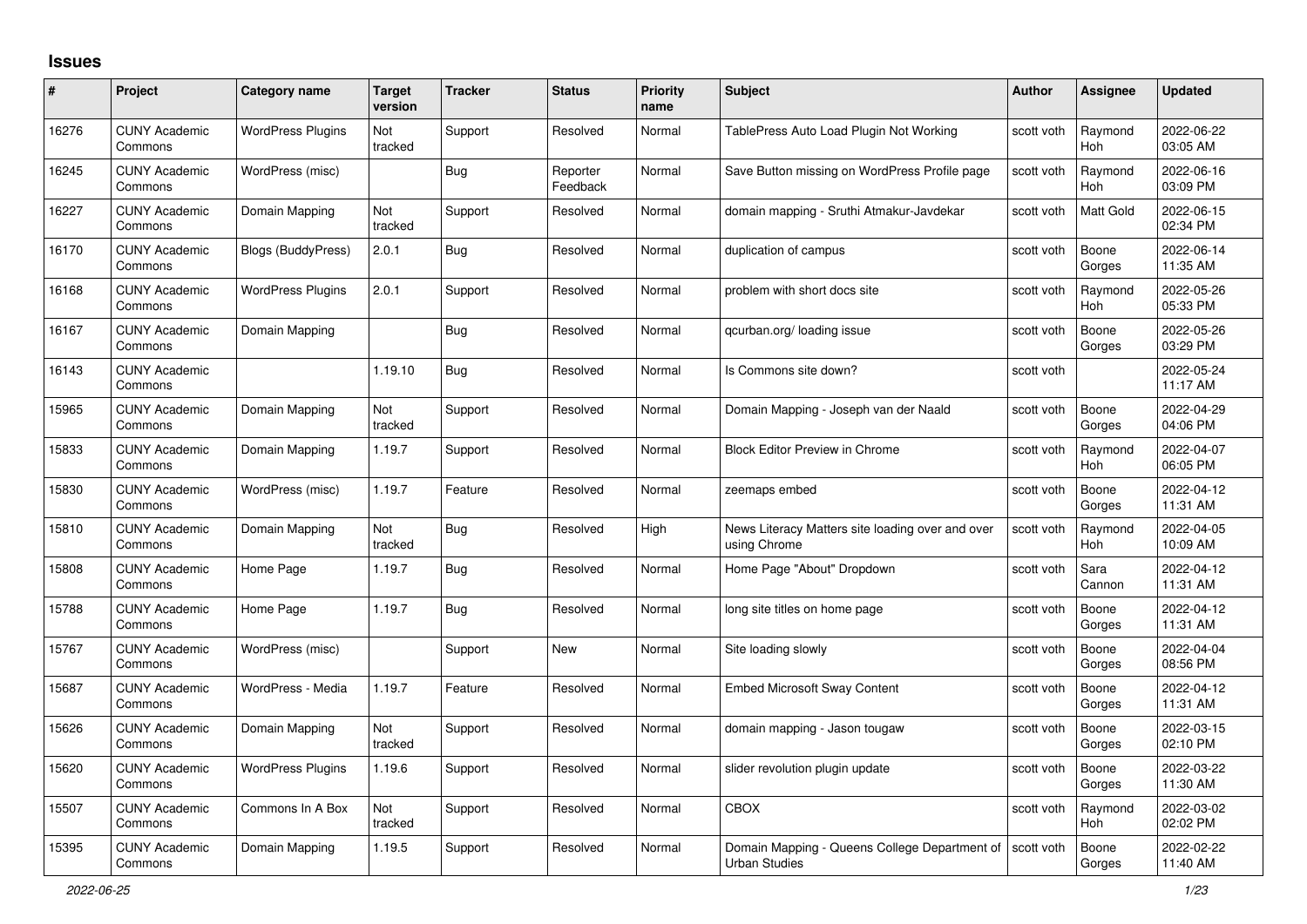| #     | Project                         | <b>Category name</b>     | Target<br>version | <b>Tracker</b> | <b>Status</b> | <b>Priority</b><br>name | <b>Subject</b>                                                                     | <b>Author</b> | <b>Assignee</b>  | <b>Updated</b>         |
|-------|---------------------------------|--------------------------|-------------------|----------------|---------------|-------------------------|------------------------------------------------------------------------------------|---------------|------------------|------------------------|
| 15303 | <b>CUNY Academic</b><br>Commons | <b>WordPress Plugins</b> | 1.19.4            | Feature        | Resolved      | Normal                  | Plugin Request for QWriting Migration - SiteOrigin<br>Widget Bundle                | scott voth    | Boone<br>Gorges  | 2022-02-22<br>11:01 AM |
| 15302 | <b>CUNY Academic</b><br>Commons | <b>WordPress Plugins</b> | 1.19.4            | Feature        | Resolved      | High                    | Plugin For Qwriting - Team Members                                                 | scott voth    | Boone<br>Gorges  | 2022-02-14<br>01:08 PM |
| 15267 | <b>CUNY Academic</b><br>Commons | Shortcodes and<br>embeds | 1.19.4            | Feature        | Resolved      | Normal                  | Embed a Microsoft Form                                                             | scott voth    | Boone<br>Gorges  | 2022-02-22<br>11:01 AM |
| 15253 | <b>CUNY Academic</b><br>Commons | Domain Mapping           | Not<br>tracked    | Support        | Resolved      | Normal                  | domain mapping - segal film festival                                               | scott voth    | <b>Matt Gold</b> | 2022-02-04<br>11:29 AM |
| 15223 | <b>CUNY Academic</b><br>Commons | Domain Mapping           | Not<br>tracked    | Support        | Resolved      | Normal                  | domain mapping - preludenyc.org                                                    | scott voth    | Boone<br>Gorges  | 2022-02-02<br>02:24 PM |
| 15204 | <b>CUNY Academic</b><br>Commons | WordPress (misc)         |                   | Support        | Resolved      | Normal                  | PDF export replaces Polish letter "I" with "?"                                     | scott voth    |                  | 2022-01-19<br>04:35 PM |
| 15185 | <b>CUNY Academic</b><br>Commons | <b>Commons Profile</b>   | 1.19.2            | Support        | Resolved      | Normal                  | Change "Edit Profile" button to "Edit Public Profile"                              | scott voth    | Boone<br>Gorges  | 2022-01-25<br>11:33 AM |
| 15160 | <b>CUNY Academic</b><br>Commons | Teaching                 | 1.19.1            | Support        | Resolved      | Normal                  | <b>OER Checkbox question</b>                                                       | scott voth    | Boone<br>Gorges  | 2022-01-11<br>04:41 PM |
| 15159 | <b>CUNY Academic</b><br>Commons | Home Page                | 1.19.1            | Bug            | Resolved      | Normal                  | My Sites - hyperlinks not working                                                  | scott voth    | Boone<br>Gorges  | 2022-01-06<br>01:38 PM |
| 15152 | <b>CUNY Academic</b><br>Commons | <b>Commons Profile</b>   | 1.19.1            | <b>Bug</b>     | Resolved      | Normal                  | padding missing on Commons Profile                                                 | scott voth    | Boone<br>Gorges  | 2022-01-11<br>04:41 PM |
| 15151 | CUNY Academic<br>Commons        | Design                   | 1.19.7            | Support        | Resolved      | Normal                  | Commons Main Navigation does not show which<br>tab you are on                      | scott voth    | Sara<br>Cannon   | 2022-04-12<br>11:31 AM |
| 14994 | <b>CUNY Academic</b><br>Commons | cdev.gc.cuny.edu         | Not<br>tracked    | Support        | In Progress   | Normal                  | Clear Cache on CDEV                                                                | scott voth    | Raymond<br>Hoh   | 2021-12-07<br>03:51 PM |
| 14986 | <b>CUNY Academic</b><br>Commons | Server                   | Not<br>tracked    | <b>Bug</b>     | Resolved      | High                    | Commons Site Down?                                                                 | scott voth    | Boone<br>Gorges  | 2021-11-23<br>04:21 PM |
| 14847 | <b>CUNY Academic</b><br>Commons | <b>WordPress Plugins</b> |                   | Support        | Resolved      | Normal                  | JetPack Issue displaying simple images                                             | scott voth    |                  | 2021-10-10<br>12:40 PM |
| 14817 | <b>CUNY Academic</b><br>Commons | Group Forums             | 1.18.20           | Feature        | Resolved      | Normal                  | Embed a Commons Group forum to a Site page                                         | scott voth    | Raymond<br>Hoh   | 2021-10-12<br>11:13 AM |
| 14733 | <b>CUNY Academic</b><br>Commons | <b>Commons Profile</b>   |                   | Support        | Duplicate     | Normal                  | Academic Interests UI                                                              | scott voth    | Boone<br>Gorges  | 2021-09-15<br>10:52 PM |
| 14697 | <b>CUNY Academic</b><br>Commons | Support                  | 1.18.16           | Support        | Resolved      | Normal                  | Neatline map embed                                                                 | scott voth    | Boone<br>Gorges  | 2021-08-10<br>11:16 AM |
| 14694 | <b>CUNY Academic</b><br>Commons | Groups (misc)            | 1.18.16           | <b>Bug</b>     | Resolved      | Normal                  | Order by: Newly Created, Alphabetical, etc. Not<br>Working on Groups and Sites tab | scott voth    |                  | 2021-08-10<br>11:16 AM |
| 14548 | CUNY Academic<br>Commons        | <b>WordPress Plugins</b> | 1.18.13           | Support        | Resolved      | Normal                  | Slider Revolution plugin update                                                    | scott voth    | Boone<br>Gorges  | 2021-06-22<br>11:14 AM |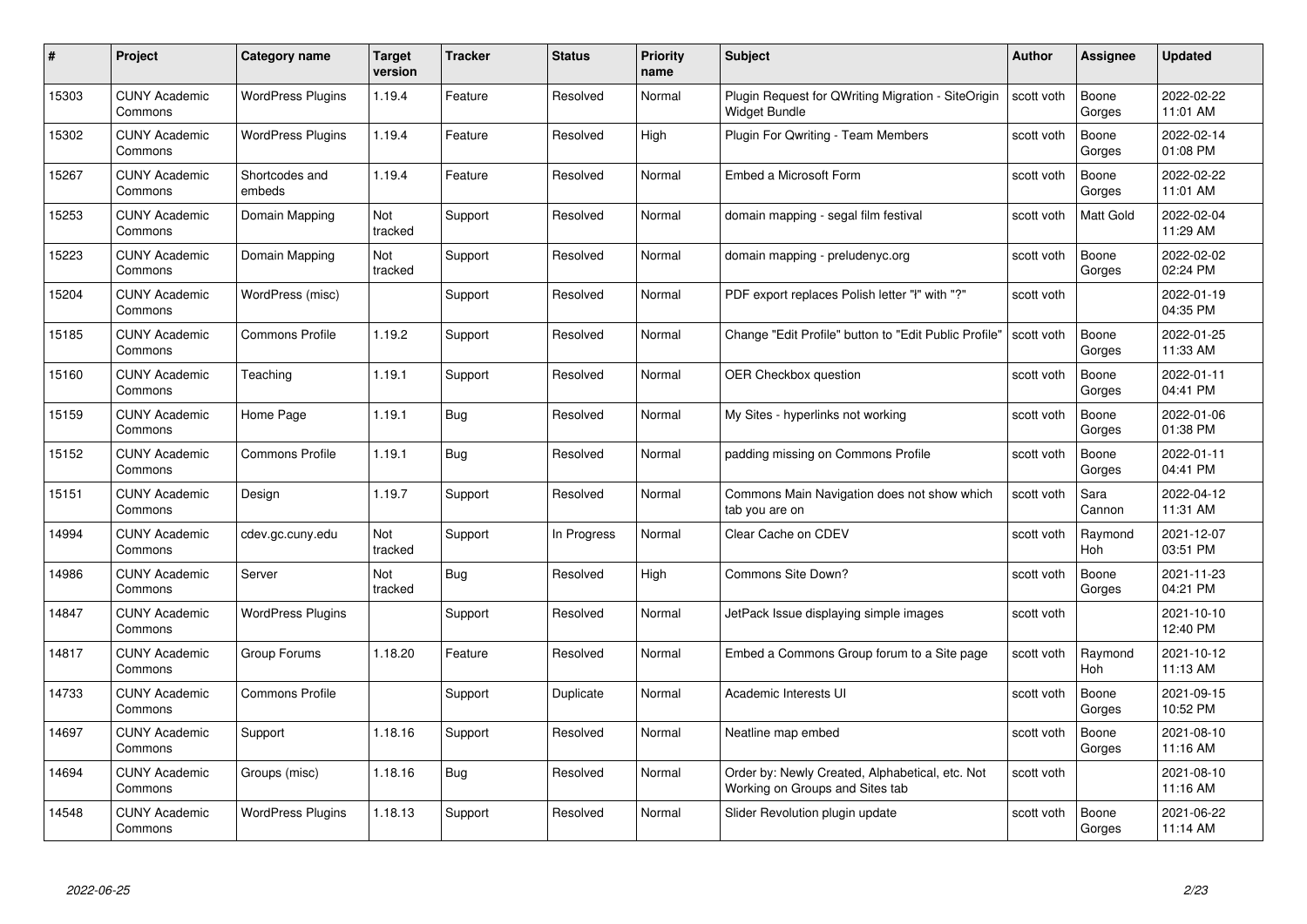| #     | Project                         | <b>Category name</b>     | Target<br>version | <b>Tracker</b> | <b>Status</b> | <b>Priority</b><br>name | <b>Subject</b>                                                               | <b>Author</b> | <b>Assignee</b>       | <b>Updated</b>         |
|-------|---------------------------------|--------------------------|-------------------|----------------|---------------|-------------------------|------------------------------------------------------------------------------|---------------|-----------------------|------------------------|
| 14521 | <b>CUNY Academic</b><br>Commons | <b>WordPress Plugins</b> | 1.18.12           | Bug            | Resolved      | Normal                  | Registration step for "ShareThis Social Share<br>Buttons" plugin not working | scott voth    | Boone<br>Gorges       | 2021-06-08<br>11:50 AM |
| 14468 | <b>CUNY Academic</b><br>Commons | <b>WordPress Plugins</b> | 1.18.11           | Support        | Resolved      | Normal                  | deprecate ShareThis plugin / Add ShareThis<br><b>Share Buttons</b>           | scott voth    | Boone<br>Gorges       | 2021-05-25<br>11:04 AM |
| 14452 | <b>CUNY Academic</b><br>Commons | Domain Mapping           | Not<br>tracked    | Support        | Resolved      | Normal                  | domain mapping - hilarieashton.com                                           | scott voth    | Boone<br>Gorges       | 2021-05-17<br>10:46 AM |
| 14437 | <b>CUNY Academic</b><br>Commons | Courses                  | 1.19.0            | <b>Bug</b>     | Resolved      | Normal                  | Deleted Sites Show Up On Courses Tab                                         | scott voth    | Boone<br>Gorges       | 2022-01-04<br>12:04 PM |
| 14394 | <b>CUNY Academic</b><br>Commons |                          | Not<br>tracked    | Feature        | New           | Normal                  | Commons News Site - redesign                                                 | scott voth    | scott voth            | 2021-09-14<br>10:46 AM |
| 14250 | <b>CUNY Academic</b><br>Commons | Support                  | Not<br>tracked    | Support        | Resolved      | Normal                  | migrate new site to old url                                                  | scott voth    |                       | 2021-04-13<br>07:41 PM |
| 14113 | <b>CUNY Academic</b><br>Commons | WordPress (misc)         | Future<br>release | Bug            | Hold          | Normal                  | Block Editor Not Working on this page - Json error                           | scott voth    | Boone<br>Gorges       | 2021-03-05<br>11:01 AM |
| 13978 | <b>CUNY Academic</b><br>Commons | Accessibility            | 1.18.5            | Support        | Resolved      | Normal                  | WAVE tool throwing language missing or invalid                               | scott voth    | Raymond<br><b>Hoh</b> | 2021-02-23<br>11:06 AM |
| 13946 | <b>CUNY Academic</b><br>Commons | <b>WordPress Plugins</b> | 2.1.0             | Support        | Assigned      | Normal                  | <b>Custom Embed handler For OneDrive files</b>                               | scott voth    | Raymond<br>Hoh        | 2022-05-26<br>10:46 AM |
| 13933 | <b>CUNY Academic</b><br>Commons | Group Library            | 1.18.4            | Bug            | Resolved      | Normal                  | Group Library Paging Issue                                                   | scott voth    | Boone<br>Gorges       | 2021-02-09<br>11:05 AM |
| 13924 | CUNY Academic<br>Commons        | Domain Mapping           | Not<br>tracked    | Support        | Resolved      | Normal                  | domain mapping - cunyhumanitiesalliance.org                                  | scott voth    | Boone<br>Gorges       | 2021-02-02<br>05:39 PM |
| 13892 | <b>CUNY Academic</b><br>Commons | Performance              |                   | <b>Bug</b>     | Rejected      | Normal                  | Sluggish Response Times                                                      | scott voth    | Boone<br>Gorges       | 2021-01-28<br>08:45 PM |
| 13865 | <b>CUNY Academic</b><br>Commons | <b>Commons Profile</b>   | 1.18.4            | Bug            | Resolved      | Normal                  | 'Digital Research Tools' profile nav item is cut off                         | scott voth    | Boone<br>Gorges       | 2021-02-09<br>11:05 AM |
| 13755 | <b>CUNY Academic</b><br>Commons | <b>WordPress Themes</b>  | Not<br>tracked    | Support        | Resolved      | Normal                  | Deprecate Twenty Ten and Twenty Eleven<br>themes                             | scott voth    |                       | 2021-01-12<br>10:46 AM |
| 13754 | <b>CUNY Academic</b><br>Commons | <b>WordPress Themes</b>  | Not<br>tracked    | Feature        | Resolved      | Normal                  | Update Commons WordPress Default Theme                                       | scott voth    |                       | 2021-01-11<br>10:51 AM |
| 13716 | <b>CUNY Academic</b><br>Commons | <b>WordPress Plugins</b> |                   | Support        | Resolved      | Normal                  | Events sidebar issue with segalcenter.org                                    | scott voth    |                       | 2020-12-21<br>10:55 AM |
| 13604 | <b>CUNY Academic</b><br>Commons | Public Portfolio         | 2.0.0             | Support        | Resolved      | Normal                  | Public Profile on Mobile Format                                              | scott voth    | Boone<br>Gorges       | 2022-05-26<br>11:36 AM |
| 13511 | <b>CUNY Academic</b><br>Commons | Analytics                | 1.17.7            | Support        | Resolved      | Normal                  | Google Analytics 4 tagging                                                   | scott voth    | Boone<br>Gorges       | 2020-11-10<br>10:31 AM |
| 13502 | CUNY Academic<br>Commons        | Analytics                | 1.17.7            | Support        | Resolved      | Normal                  | <b>Google Analytics Questions</b>                                            | scott voth    | Boone<br>Gorges       | 2020-11-10<br>10:31 AM |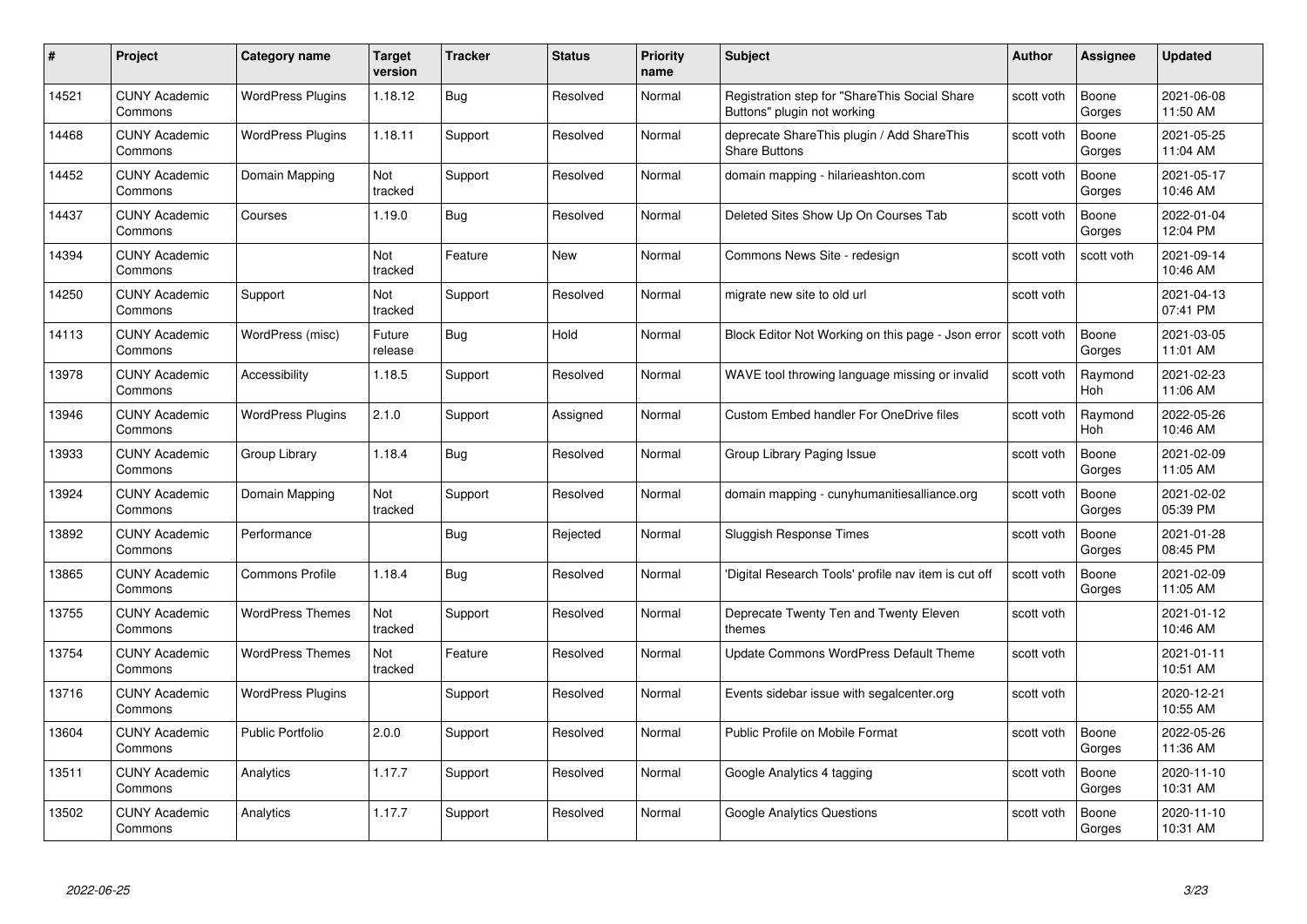| #     | Project                         | <b>Category name</b>       | Target<br>version | <b>Tracker</b> | <b>Status</b> | <b>Priority</b><br>name | <b>Subject</b>                                                                    | <b>Author</b> | <b>Assignee</b>       | <b>Updated</b>         |
|-------|---------------------------------|----------------------------|-------------------|----------------|---------------|-------------------------|-----------------------------------------------------------------------------------|---------------|-----------------------|------------------------|
| 13499 | <b>CUNY Academic</b><br>Commons | Groups (misc)              | 1.17.7            | Bug            | Resolved      | Normal                  | Student repeatedly loses membership to private<br>class group                     | scott voth    | Raymond<br><b>Hoh</b> | 2020-11-10<br>10:31 AM |
| 13494 | <b>CUNY Academic</b><br>Commons | Public Portfolio           | 1.17.6            | Bug            | Resolved      | Normal                  | Brief Descriptor and About You Profile Fields do<br>not display on mobile devices | scott voth    | Boone<br>Gorges       | 2020-10-27<br>11:00 AM |
| 13493 | <b>CUNY Academic</b><br>Commons | Public Portfolio           | 1.17.6            | <b>Bug</b>     | Resolved      | Normal                  | Member Profiles - Free Entry Widget Displays<br>URL encoded text                  | scott voth    | Boone<br>Gorges       | 2020-10-27<br>11:00 AM |
| 13492 | <b>CUNY Academic</b><br>Commons | Shortcodes and<br>embeds   | 1.17.6            | Support        | Resolved      | Normal                  | customized handler for quizlet embeds                                             | scott voth    | Boone<br>Gorges       | 2020-10-27<br>11:00 AM |
| 13440 | <b>CUNY Academic</b><br>Commons | Domain Mapping             | Not<br>tracked    | Support        | Resolved      | Normal                  | Domain mapping for morrisjustice.org                                              | scott voth    | <b>Matt Gold</b>      | 2020-10-13<br>02:54 PM |
| 13410 | <b>CUNY Academic</b><br>Commons | Group Library              | 1.17.5            | Support        | Resolved      | Normal                  | Group Library Add item with special characters in<br>title                        | scott voth    | Boone<br>Gorges       | 2020-10-01<br>12:40 PM |
| 13409 | <b>CUNY Academic</b><br>Commons | <b>WordPress Plugins</b>   | Not<br>tracked    | Support        | Resolved      | Normal                  | Jetpack Warnings                                                                  | scott voth    | Raymond<br>Hoh        | 2020-10-13<br>10:47 AM |
| 13407 | <b>CUNY Academic</b><br>Commons | Domain Mapping             | Not<br>tracked    | Support        | Resolved      | Normal                  | Remove domain mapping for sexgenlab.org                                           | scott voth    |                       | 2020-09-30<br>11:35 AM |
| 13379 | <b>CUNY Academic</b><br>Commons | Domain Mapping             | Not<br>tracked    | Support        | Resolved      | Normal                  | Commenting issue with Mapped Domain (Using<br>Jetpack)                            | scott voth    | Raymond<br>Hoh        | 2020-10-13<br>10:02 AM |
| 13374 | <b>CUNY Academic</b><br>Commons | Domain Mapping             |                   | Support        | Resolved      | Normal                  | domain mapping question                                                           | scott voth    |                       | 2020-10-01<br>01:10 PM |
| 13312 | CUNY Academic<br>Commons        | WordPress<br>(Permissions) | 1.18.8            | Support        | Resolved      | Normal                  | Site Header Issue Using Teaching Template                                         | scott voth    | Jeremy Felt           | 2021-04-13<br>11:21 AM |
| 13256 | <b>CUNY Academic</b><br>Commons | <b>WordPress Themes</b>    | 1.17.3            | Support        | Resolved      | Normal                  | Bridge theme update                                                               | scott voth    | Boone<br>Gorges       | 2020-09-08<br>11:36 AM |
| 13194 | <b>CUNY Academic</b><br>Commons | <b>WordPress Plugins</b>   | 1.17.2            | Feature        | Resolved      | Normal                  | Slider Revolution update                                                          | scott voth    | Boone<br>Gorges       | 2020-08-25<br>10:40 AM |
| 13088 | <b>CUNY Academic</b><br>Commons | Site cloning               | 1.17.0            | <b>Bug</b>     | Rejected      | Normal                  | Commons 1.17 creating group $+$ site                                              | scott voth    | Jeremy Felt           | 2020-07-27<br>01:56 PM |
| 13060 | <b>CUNY Academic</b><br>Commons | Site cloning               | 1.17.3            | Bug            | Rejected      | Normal                  | Commons 1.17 clone issue                                                          | scott voth    | Jeremy Felt           | 2020-09-01<br>03:10 PM |
| 13035 | <b>CUNY Academic</b><br>Commons | <b>BuddyPress Docs</b>     | 1.17.0            | Support        | Rejected      | Normal                  | Commons 1.17 and BP Docs - TinyMCE options<br>and layout                          | scott voth    | Boone<br>Gorges       | 2020-07-14<br>02:21 PM |
| 13021 | <b>CUNY Academic</b><br>Commons | <b>BuddyPress Docs</b>     |                   | Support        | Resolved      | Normal                  | new group library question                                                        | scott voth    | Boone<br>Gorges       | 2020-07-07<br>02:55 PM |
| 13004 | <b>CUNY Academic</b><br>Commons | Domain Mapping             | Not<br>tracked    | Bug            | Resolved      | Normal                  | Domain Mapping request - Wole                                                     | scott voth    | Matt Gold             | 2020-07-07<br>12:02 PM |
| 12962 | CUNY Academic<br>Commons        | WordPress (misc)           | 1.16.14           | Support        | Resolved      | Normal                  | knowmia embed                                                                     | scott voth    | Boone<br>Gorges       | 2020-06-23<br>02:56 PM |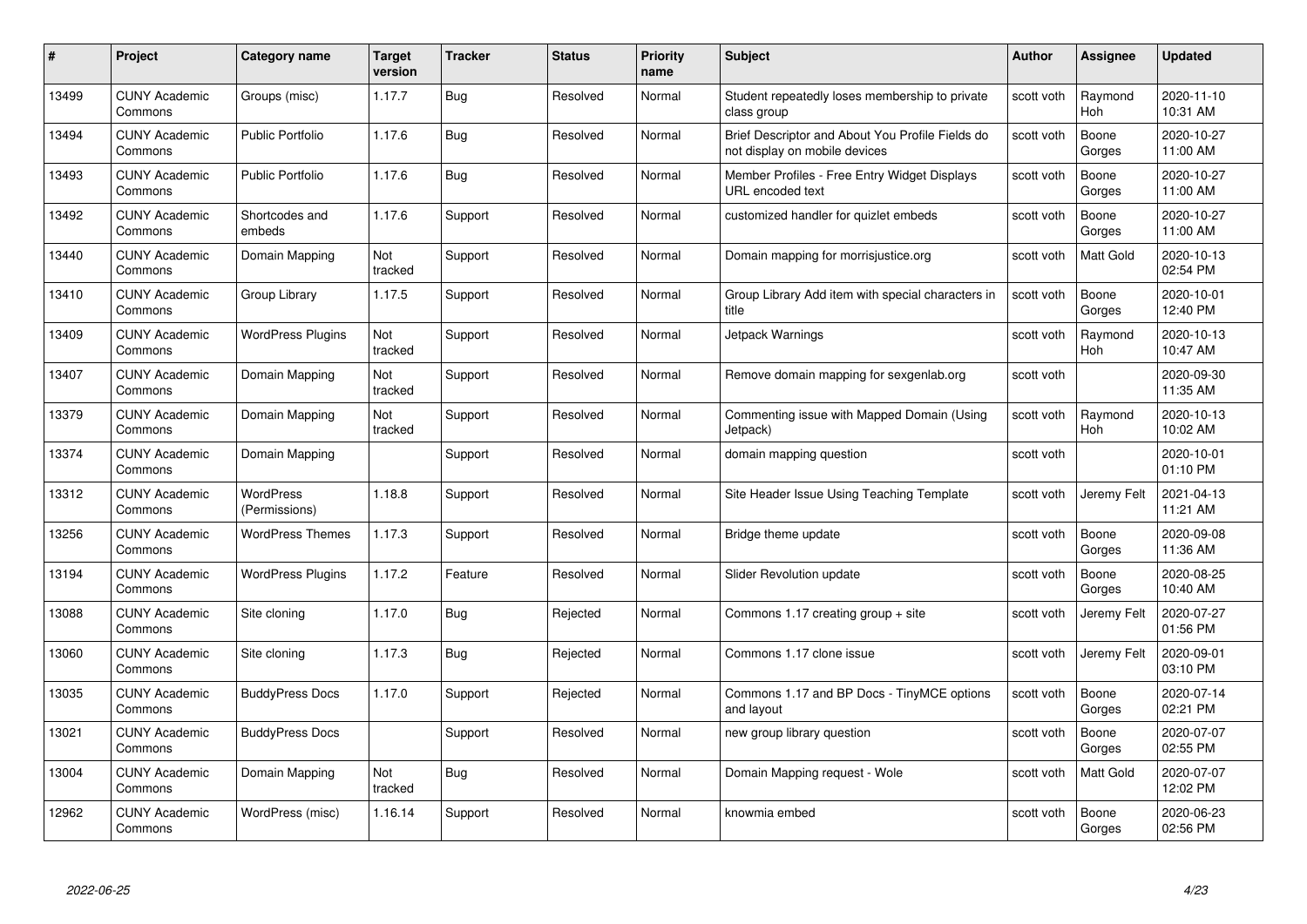| #     | Project                         | <b>Category name</b>     | Target<br>version     | <b>Tracker</b> | <b>Status</b> | <b>Priority</b><br>name | <b>Subject</b>                                                     | <b>Author</b> | <b>Assignee</b>    | <b>Updated</b>         |
|-------|---------------------------------|--------------------------|-----------------------|----------------|---------------|-------------------------|--------------------------------------------------------------------|---------------|--------------------|------------------------|
| 12961 | <b>CUNY Academic</b><br>Commons | WordPress (misc)         | 1.16.14               | Support        | Resolved      | Normal                  | Embed Loom.com resources                                           | scott voth    | Boone<br>Gorges    | 2020-06-22<br>01:07 PM |
| 12955 | <b>CUNY Academic</b><br>Commons | WordPress (misc)         | 1.16.14               | Support        | Resolved      | Normal                  | Leaflet JS maps                                                    | scott voth    | Boone<br>Gorges    | 2020-06-23<br>10:53 AM |
| 12953 | <b>CUNY Academic</b><br>Commons | <b>WordPress Themes</b>  | Not<br>tracked        | <b>Bug</b>     | Resolved      | Normal                  | Pagination Issue on Customizr theme                                | scott voth    |                    | 2020-07-14<br>11:53 AM |
| 12924 | <b>CUNY Academic</b><br>Commons | Domain Mapping           | Not<br>tracked        | Support        | Resolved      | Normal                  | Domain Mapping request - Sam Phillips                              | scott voth    | Boone<br>Gorges    | 2020-06-12<br>03:29 PM |
| 12878 | <b>CUNY Academic</b><br>Commons | Domain Mapping           | <b>Not</b><br>tracked | Support        | Resolved      | Normal                  | Domain Mapping request - Lidia Hernandez Tapia                     | scott voth    | <b>Matt Gold</b>   | 2020-06-05<br>12:58 PM |
| 12853 | <b>CUNY Academic</b><br>Commons | WordPress - Media        |                       | Bug            | Resolved      | Normal                  | Download All Media throws error                                    | scott voth    | Boone<br>Gorges    | 2020-05-29<br>09:26 AM |
| 12842 | <b>CUNY Academic</b><br>Commons | Homepage Slides          | Not<br>tracked        | Support        | Resolved      | Normal                  | Lost Permissions to add Hero Slides                                | scott voth    | scott voth         | 2020-05-21<br>01:11 PM |
| 12796 | <b>CUNY Academic</b><br>Commons | <b>WordPress Plugins</b> |                       | Support        | Resolved      | Normal                  | Timeline JS                                                        | scott voth    |                    | 2020-06-03<br>04:10 PM |
| 12773 | <b>CUNY Academic</b><br>Commons | <b>WordPress Themes</b>  | Not<br>tracked        | Support        | Resolved      | Normal                  | Deprecate Serif Lite theme                                         | scott voth    |                    | 2020-05-12<br>05:44 PM |
| 12671 | <b>CUNY Academic</b><br>Commons | <b>WordPress Plugins</b> | 1.16.10               | Bug            | Resolved      | Normal                  | Creative Commons License Not Available With<br><b>Block Editor</b> | scott voth    | Raymond<br>Hoh     | 2020-04-28<br>11:03 AM |
| 12573 | <b>CUNY Academic</b><br>Commons | <b>WordPress Plugins</b> | Future<br>release     | Bug            | New           | Normal                  | <b>CommentPress Core Issues</b>                                    | scott voth    |                    | 2020-03-24<br>04:32 PM |
| 12550 | <b>CUNY Academic</b><br>Commons | <b>WordPress Plugins</b> | 1.16.8                | Support        | Resolved      | Normal                  | Deprecate CommentPress Core?                                       | scott voth    | Boone<br>Gorges    | 2020-03-24<br>11:43 AM |
| 12407 | <b>CUNY Academic</b><br>Commons | Domain Mapping           | Not<br>tracked        | Support        | Resolved      | Normal                  | Domain Mapping - district15parproject.org                          | scott voth    | Lihua Wang         | 2020-02-14<br>10:38 AM |
| 12392 | <b>CUNY Academic</b><br>Commons | Help/Codex               | Not<br>tracked        | Documentation  | New           | Normal                  | Updates to Common Commons Questions on<br>Help Page                | scott voth    | Margaret<br>Galvan | 2020-02-11<br>10:53 AM |
| 12386 | <b>CUNY Academic</b><br>Commons | <b>WordPress Plugins</b> | 1.16.5                | Bug            | Resolved      | Normal                  | Help site throwing error when publishing pages                     | scott voth    | Boone<br>Gorges    | 2020-02-11<br>10:43 AM |
| 12313 | <b>CUNY Academic</b><br>Commons | Domain Mapping           | Not<br>tracked        | Support        | Duplicate     | Normal                  | domain mapping - laurenspradlin.info                               | scott voth    | Matt Gold          | 2020-01-21<br>06:02 PM |
| 12253 | <b>CUNY Academic</b><br>Commons | <b>WordPress Themes</b>  | 1.16.3                | Support        | Resolved      | Normal                  | Theme request - Atomic Block theme                                 | scott voth    |                    | 2020-01-14<br>02:07 PM |
| 12252 | <b>CUNY Academic</b><br>Commons | <b>WordPress Plugins</b> | 1.16.3                | Support        | Resolved      | Normal                  | Pluginiln Request - Atomic Blocks                                  | scott voth    | Boone<br>Gorges    | 2020-01-14<br>10:44 AM |
| 12247 | <b>CUNY Academic</b><br>Commons | Publicity                | Not<br>tracked        | Support        | <b>New</b>    | Normal                  | Screenshot of First Commons Homepage                               | scott voth    | scott voth         | 2020-01-14<br>12:08 PM |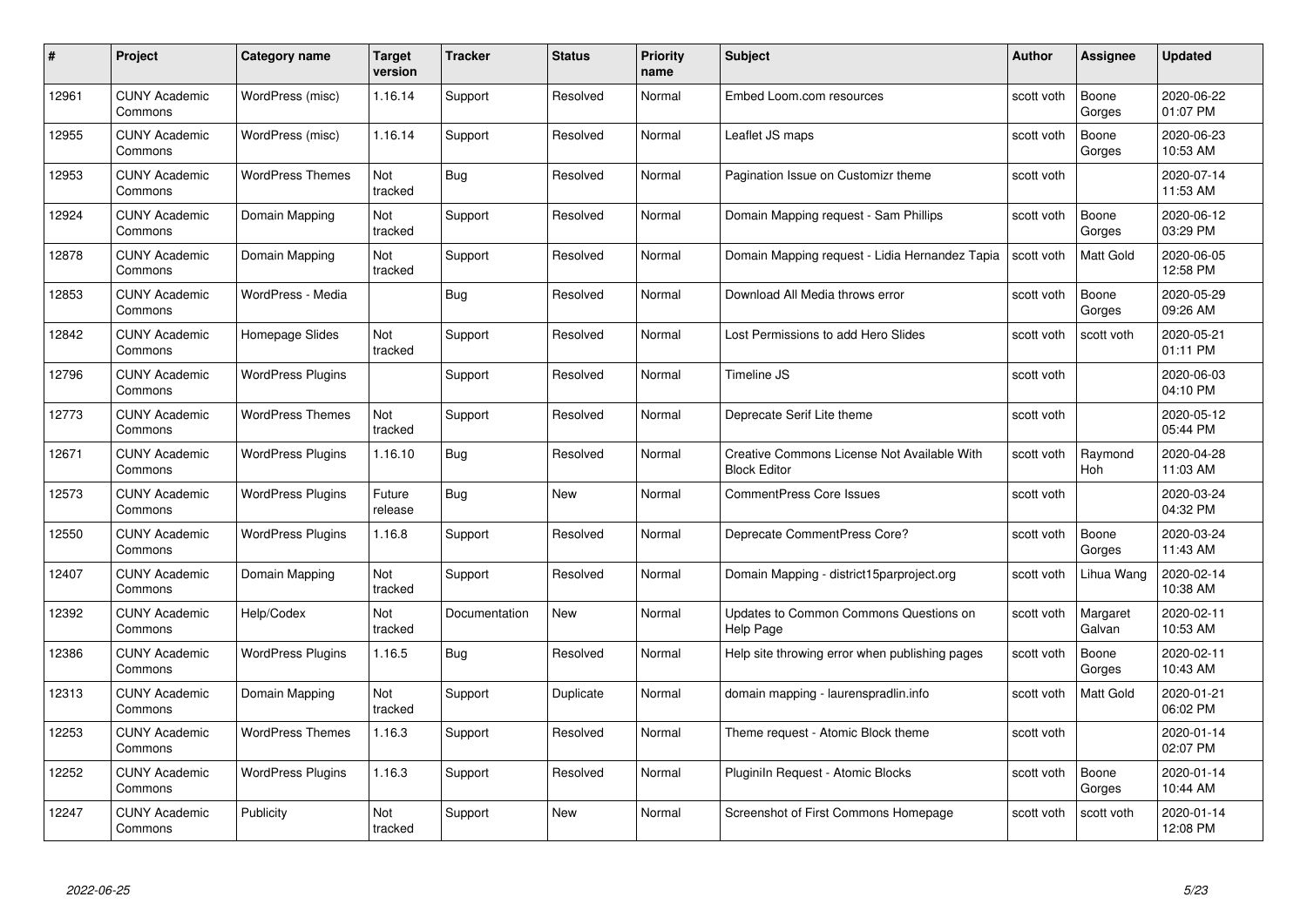| #     | Project                         | <b>Category name</b>           | Target<br>version | <b>Tracker</b> | <b>Status</b>        | <b>Priority</b><br>name | <b>Subject</b>                                                                   | <b>Author</b> | <b>Assignee</b>       | <b>Updated</b>         |
|-------|---------------------------------|--------------------------------|-------------------|----------------|----------------------|-------------------------|----------------------------------------------------------------------------------|---------------|-----------------------|------------------------|
| 12246 | <b>CUNY Academic</b><br>Commons | Domain Mapping                 | Not<br>tracked    | Support        | Resolved             | Normal                  | domain mapping - Sam Neylon                                                      | scott voth    | Lihua Wang            | 2020-01-06<br>10:55 AM |
| 12236 | <b>CUNY Academic</b><br>Commons | Domain Mapping                 | Not<br>tracked    | Support        | Resolved             | Normal                  | domain mapping request - johnbrenkman.com                                        | scott voth    | <b>Matt Gold</b>      | 2019-12-27<br>09:32 AM |
| 12154 | <b>CUNY Academic</b><br>Commons | Events                         | 1.16.4            | Bug            | Rejected             | Normal                  | personal events calendar                                                         | scott voth    | Raymond<br>Hoh        | 2020-01-14<br>12:57 PM |
| 12149 | <b>CUNY Academic</b><br>Commons | <b>WordPress Plugins</b>       | 1.16.1            | Feature        | Resolved             | Normal                  | plugin request - Kadence-bloks                                                   | scott voth    |                       | 2019-12-10<br>11:14 AM |
| 12147 | <b>CUNY Academic</b><br>Commons | Events                         |                   | Support        | Duplicate            | Normal                  | Changes to the Events Calendar "subscribe"<br>interface                          | scott voth    | Raymond<br>Hoh        | 2020-11-05<br>06:00 PM |
| 11985 | <b>CUNY Academic</b><br>Commons | Onboarding                     | 1.15.12           | Support        | Resolved             | Normal                  | Add "Take the Tour" link to Intro page                                           | scott voth    | Raymond<br>Hoh        | 2019-10-22<br>11:54 AM |
| 11974 | <b>CUNY Academic</b><br>Commons | Documentation                  |                   | Feature        | Resolved             | Normal                  | Help tracking down documentation on JetPack                                      | scott voth    | scott voth            | 2019-10-12<br>01:08 PM |
| 11860 | <b>CUNY Academic</b><br>Commons | Registration                   | Future<br>release | Feature        | <b>New</b>           | Normal                  | Ensure Students Are Aware They Can Use<br>Aliases At Registration                | scott voth    |                       | 2019-09-24<br>08:46 AM |
| 11788 | <b>CUNY Academic</b><br>Commons | <b>WordPress Plugins</b>       | Future<br>release | Support        | Reporter<br>Feedback | Normal                  | Plugin Request - Browse Aloud                                                    | scott voth    |                       | 2019-09-24<br>08:42 AM |
| 11764 | <b>CUNY Academic</b><br>Commons | Domain Mapping                 | Not<br>tracked    | Support        | Resolved             | Normal                  | Domain Mapping request for literarybronx.com                                     | scott voth    | Boone<br>Gorges       | 2019-08-21<br>05:28 PM |
| 11754 | <b>CUNY Academic</b><br>Commons | <b>Group Files</b>             | Not<br>tracked    | Support        | Resolved             | Normal                  | Group file folder delete                                                         | scott voth    | Boone<br>Gorges       | 2019-08-15<br>05:10 PM |
| 11745 | <b>CUNY Academic</b><br>Commons | <b>WordPress Themes</b>        | Not<br>tracked    | Support        | Resolved             | Normal                  | Make ColorMag theme available for literary bronx<br>site                         | scott voth    |                       | 2019-08-14<br>03:36 PM |
| 11671 | <b>CUNY Academic</b><br>Commons | Information<br>Architecture    |                   | Design/UX      | Resolved             | Normal                  | Commons Home Page Access                                                         | scott voth    | Chris Stein           | 2019-07-30<br>04:39 PM |
| 11632 | <b>CUNY Academic</b><br>Commons | Domain Mapping                 | Not<br>tracked    | Support        | Resolved             | Normal                  | domain mapping request mckinniburg.com                                           | scott voth    | Raymond<br>Hoh        | 2019-07-17<br>10:22 AM |
| 11629 | CUNY Academic<br>Commons        | Domain Mapping                 | Not<br>tracked    | Support        | Resolved             | Normal                  | domain mapping request                                                           | scott voth    | Raymond<br><b>Hoh</b> | 2019-07-17<br>10:22 AM |
| 11591 | <b>CUNY Academic</b><br>Commons | Internal Tools and<br>Workflow | Not<br>tracked    | Support        | Resolved             | Normal                  | Get Licence for Camtasia                                                         | scott voth    | Matt Gold             | 2019-07-16<br>11:27 AM |
| 11590 | <b>CUNY Academic</b><br>Commons | <b>WordPress Plugins</b>       | 1.15.4            | Support        | Resolved             | Normal                  | deprecate The The Tabs and Accordion plugin                                      | scott voth    |                       | 2019-06-25<br>04:22 PM |
| 11532 | <b>CUNY Academic</b><br>Commons | About page                     |                   | Bug            | Rejected             | Normal                  | About >> Contact Us sub-tab on homepage                                          | scott voth    |                       | 2019-06-16<br>12:04 AM |
| 11531 | <b>CUNY Academic</b><br>Commons | Events                         | Future<br>release | Feature        | <b>New</b>           | Normal                  | Main Events calendar should include non-public<br>events that user has access to | scott voth    | Boone<br>Gorges       | 2019-06-11<br>10:00 AM |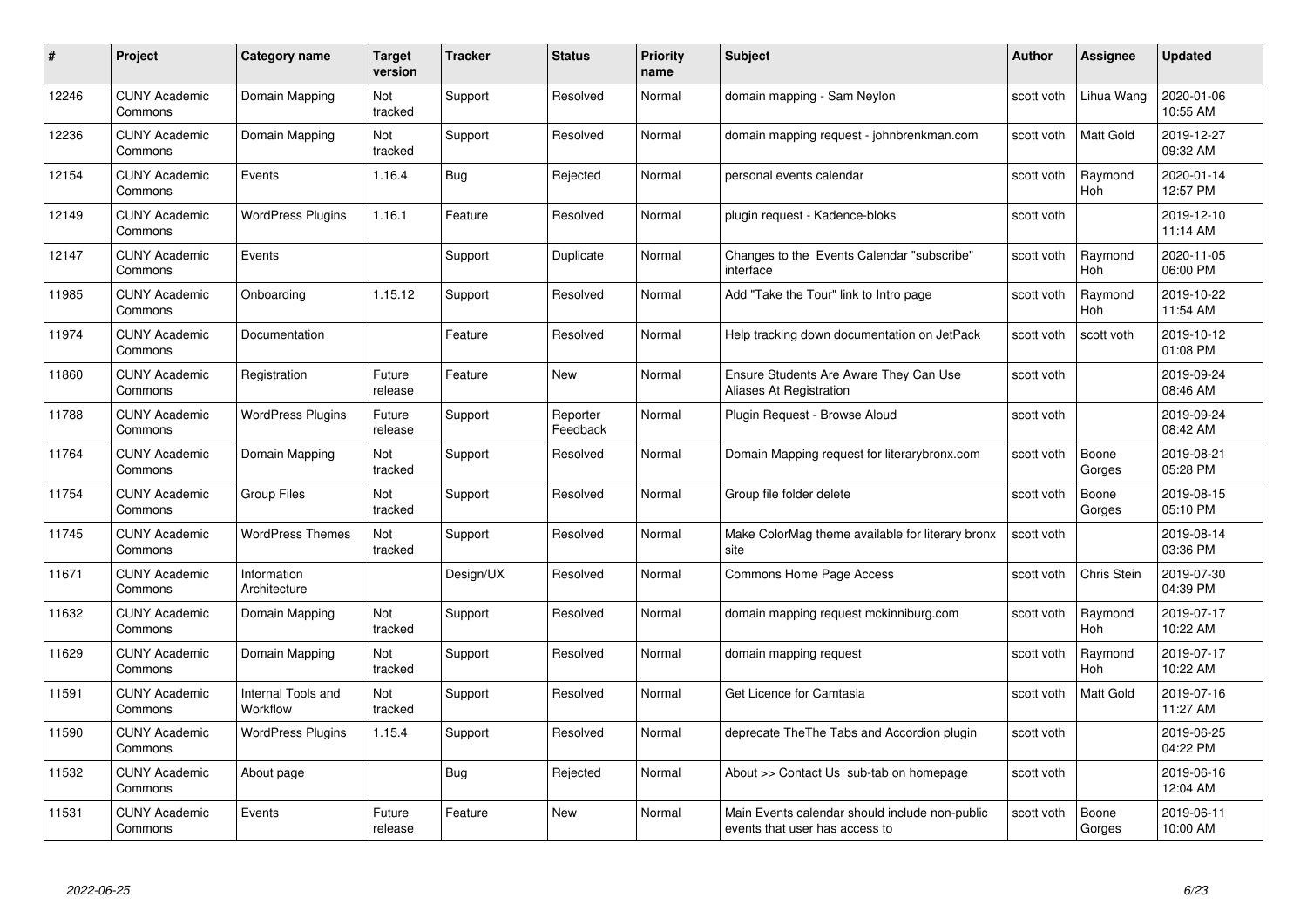| #     | Project                         | <b>Category name</b>     | Target<br>version | <b>Tracker</b> | <b>Status</b>        | <b>Priority</b><br>name | <b>Subject</b>                                                                    | <b>Author</b> | <b>Assignee</b>    | <b>Updated</b>         |
|-------|---------------------------------|--------------------------|-------------------|----------------|----------------------|-------------------------|-----------------------------------------------------------------------------------|---------------|--------------------|------------------------|
| 11530 | <b>CUNY Academic</b><br>Commons | Home Page                | Not<br>tracked    | Bug            | Resolved             | Normal                  | News Tab on homepage                                                              | scott voth    |                    | 2019-06-10<br>02:04 PM |
| 11529 | <b>CUNY Academic</b><br>Commons | Twitter page             | 1.15.3            | Bug            | Resolved             | Normal                  | Twitter sub-menu option showing a lot of blank<br>results                         | scott voth    | Boone<br>Gorges    | 2019-06-10<br>01:04 PM |
| 11524 | <b>CUNY Academic</b><br>Commons | <b>WordPress Themes</b>  | Not<br>tracked    | Support        | Resolved             | Normal                  | theme purchase rights                                                             | scott voth    |                    | 2019-06-06<br>01:43 PM |
| 11506 | <b>CUNY Academic</b><br>Commons | Homepage Slides          | 1.15.5            | <b>Bug</b>     | Resolved             | Normal                  | Home Page Slideshow - blank slide                                                 | scott voth    | Raymond<br>Hoh     | 2019-07-09<br>02:33 PM |
| 11500 | <b>CUNY Academic</b><br>Commons | Onboarding               | 1.15.4            | Support        | Resolved             | Normal                  | Fix Outdated content and links on intro page                                      | scott voth    | Raymond<br>Hoh     | 2019-06-25<br>04:22 PM |
| 11496 | <b>CUNY Academic</b><br>Commons | Public Portfolio         | 1.15.2            | Support        | <b>New</b>           | Normal                  | Replace Twitter Icon on Member Portfolio page                                     | scott voth    | Boone<br>Gorges    | 2019-06-06<br>01:03 PM |
| 11495 | <b>CUNY Academic</b><br>Commons | Documentation            | Not<br>tracked    | Documentation  | Resolved             | Normal                  | New Member Intro Page                                                             | scott voth    | scott voth         | 2020-05-14<br>01:12 PM |
| 11493 | <b>CUNY Academic</b><br>Commons | Domain Mapping           | Not<br>tracked    | Support        | Reporter<br>Feedback | Normal                  | Domain Mapping Request - Talia Schaffer                                           | scott voth    | Matt Gold          | 2019-08-06<br>08:39 AM |
| 11394 | <b>CUNY Academic</b><br>Commons |                          |                   | Design/UX      | Rejected             | Normal                  | Help Hyperlink and Help homepage                                                  | scott voth    |                    | 2019-05-17<br>03:45 PM |
| 11393 | <b>CUNY Academic</b><br>Commons |                          | Not<br>tracked    | Publicity      | New                  | Normal                  | After 1.15 release, ceate a hero slide and post<br>about adding a site to a group | scott voth    | Patrick<br>Sweeney | 2019-05-14<br>10:32 AM |
| 11386 | CUNY Academic<br>Commons        | WordPress - Media        | Not<br>tracked    | Support        | Reporter<br>Feedback | Normal                  | disappearing images                                                               | scott voth    | Boone<br>Gorges    | 2019-05-14<br>10:32 AM |
| 11346 | <b>CUNY Academic</b><br>Commons | Accessibility            | 1.14.11           | Support        | Resolved             | Normal                  | Accessibility issues on Help page                                                 | scott voth    |                    | 2019-04-23<br>11:38 AM |
| 11298 | <b>CUNY Academic</b><br>Commons | Courses                  | 1.16              | Feature        | Resolved             | Normal                  | Explore Ways to Make the "Courses" tab More<br>Interesting                        | scott voth    | Boone<br>Gorges    | 2019-12-04<br>10:51 AM |
| 11277 | <b>CUNY Academic</b><br>Commons | <b>WordPress Themes</b>  | 1.14.10           | Support        | Resolved             | High                    | Bridge Theme is broken                                                            | scott voth    | Matt Gold          | 2019-03-28<br>10:07 AM |
| 11276 | <b>CUNY Academic</b><br>Commons | <b>WordPress Plugins</b> |                   | Support        | Resolved             | Normal                  | unable to embed PDF with PDF Embedder                                             | scott voth    |                    | 2019-05-14<br>05:03 PM |
| 11190 | <b>CUNY Academic</b><br>Commons | Domain Mapping           |                   | Support        | Resolved             | Normal                  | Domain Mapping Request - Kate Culkin                                              | scott voth    | Boone<br>Gorges    | 2019-03-16<br>10:01 AM |
| 11175 | <b>CUNY Academic</b><br>Commons | <b>WordPress Plugins</b> | Not<br>tracked    | Support        | Resolved             | Normal                  | unsubscribe action not working with Tribulant<br>newsletter plugin                | scott voth    |                    | 2019-02-28<br>04:40 PM |
| 11173 | <b>CUNY Academic</b><br>Commons | Documentation            |                   | Support        | Resolved             | Normal                  | <b>Accessibility Checker</b>                                                      | scott voth    | Boone<br>Gorges    | 2019-02-26<br>11:00 PM |
| 11135 | CUNY Academic<br>Commons        | WordPress (misc)         | 1.14.7            | Support        | Resolved             | Normal                  | Add Handler for Piktochart                                                        | scott voth    | Raymond<br>Hoh     | 2019-02-26<br>02:04 PM |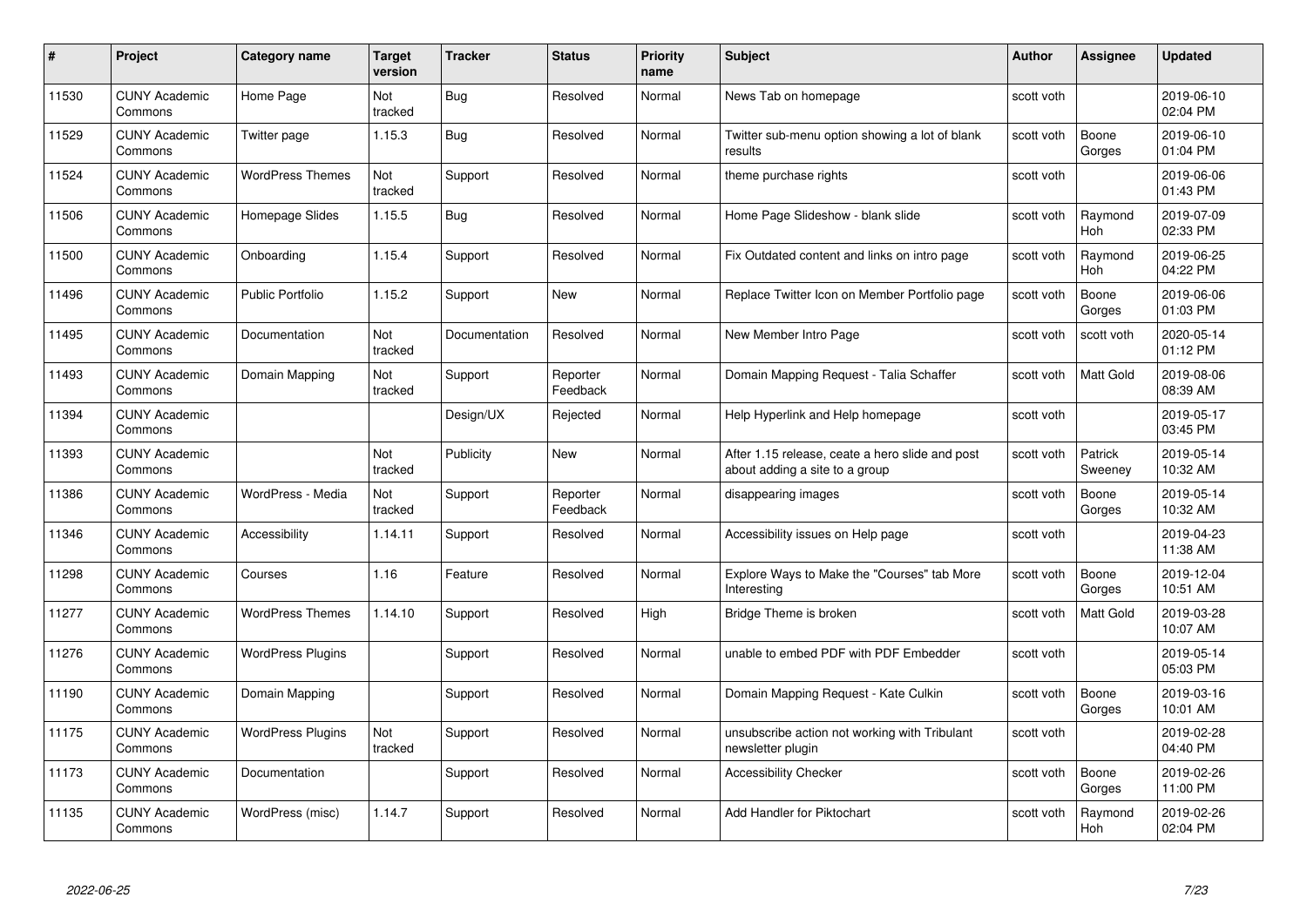| #     | Project                         | <b>Category name</b>     | Target<br>version | <b>Tracker</b> | <b>Status</b>        | <b>Priority</b><br>name | <b>Subject</b>                                                              | <b>Author</b> | <b>Assignee</b>       | <b>Updated</b>         |
|-------|---------------------------------|--------------------------|-------------------|----------------|----------------------|-------------------------|-----------------------------------------------------------------------------|---------------|-----------------------|------------------------|
| 11038 | <b>CUNY Academic</b><br>Commons | <b>WordPress Plugins</b> | 1.14.6            | Feature        | Resolved             | Normal                  | Sutori question                                                             | scott voth    | Raymond<br><b>Hoh</b> | 2019-02-12<br>11:28 AM |
| 11037 | <b>CUNY Academic</b><br>Commons | <b>WordPress Plugins</b> | 1.14.6            | Feature        | Resolved             | Normal                  | Padlet embeds                                                               | scott voth    | Raymond<br><b>Hoh</b> | 2019-02-12<br>11:28 AM |
| 11036 | <b>CUNY Academic</b><br>Commons | <b>WordPress Plugins</b> | 1.14.6            | Feature        | Resolved             | Normal                  | Voicethread embed support                                                   | scott voth    | Raymond<br>Hoh        | 2019-02-12<br>11:28 AM |
| 10982 | <b>CUNY Academic</b><br>Commons | Domain Mapping           | Not<br>tracked    | Support        | Reporter<br>Feedback | Normal                  | <b>CNAME</b> question                                                       | scott voth    |                       | 2019-01-22<br>04:29 PM |
| 10860 | <b>CUNY Academic</b><br>Commons | Domain Mapping           | Not<br>tracked    | Support        | Resolved             | Normal                  | domain mapping for Leah Feder                                               | scott voth    | <b>Matt Gold</b>      | 2019-01-10<br>01:37 PM |
| 10858 | <b>CUNY Academic</b><br>Commons |                          | 1.14.3            | Support        | Resolved             | Normal                  | deprecate WP Post to PDF plugin                                             | scott voth    |                       | 2018-12-26<br>10:33 AM |
| 10839 | <b>CUNY Academic</b><br>Commons | About page               | Not<br>tracked    | Support        | New                  | Normal                  | <b>Mission Statement Needs Revision</b>                                     | scott voth    | Matt Gold             | 2018-12-26<br>10:58 AM |
| 10796 | <b>CUNY Academic</b><br>Commons | Domain Mapping           | Not<br>tracked    | Support        | Resolved             | Normal                  | domain mapping request - BMCC OER                                           | scott voth    | Matt Gold             | 2018-12-06<br>07:47 PM |
| 10792 | <b>CUNY Academic</b><br>Commons | <b>WordPress Plugins</b> | 1.14.2            | Support        | Resolved             | Normal                  | sexgenlabs site - Elementor + Glossary + creative<br>commons license widget | scott voth    | Raymond<br>Hoh        | 2018-12-11<br>11:14 AM |
| 10749 | <b>CUNY Academic</b><br>Commons | <b>WordPress Plugins</b> |                   | Support        | Duplicate            | Normal                  | Plugin Request - H5P                                                        | scott voth    |                       | 2018-11-26<br>03:22 PM |
| 10679 | CUNY Academic<br>Commons        | Server                   |                   | Bug            | Rejected             | Normal                  | Site response time                                                          | scott voth    |                       | 2018-11-08<br>05:43 PM |
| 10529 | <b>CUNY Academic</b><br>Commons | <b>WordPress Plugins</b> | 1.13.12           | Support        | Resolved             | Normal                  | Plugin Request -<br>https://wordpress.org/plugins/sign-up-sheets/           | scott voth    |                       | 2018-10-23<br>11:36 AM |
| 10528 | <b>CUNY Academic</b><br>Commons | Domain Mapping           |                   | Support        | Rejected             | Normal                  | domain Mapping request for Kelly Josephs Baker                              | scott voth    |                       | 2018-10-15<br>11:20 AM |
| 10354 | <b>CUNY Academic</b><br>Commons | <b>Public Portfolio</b>  | Future<br>release | Feature        | New                  | Normal                  | Opt out of Having a Profile Page                                            | scott voth    | Chris Stein           | 2020-05-12<br>10:43 AM |
| 10348 | <b>CUNY Academic</b><br>Commons | <b>WordPress Plugins</b> | 1.13.10           | Support        | Resolved             | Normal                  | <b>Remove Outdated Plugins</b>                                              | scott voth    |                       | 2018-09-25<br>11:00 AM |
| 10345 | <b>CUNY Academic</b><br>Commons | <b>WordPress Plugins</b> | 1.13.10           | Support        | Resolved             | Normal                  | Remove "Sociable" Plugin                                                    | scott voth    |                       | 2018-09-25<br>10:54 AM |
| 10344 | <b>CUNY Academic</b><br>Commons | <b>WordPress Plugins</b> | 1.13.10           | Support        | Resolved             | Normal                  | Twitter Plugins that are outdated                                           | scott voth    |                       | 2018-09-25<br>10:50 AM |
| 10226 | <b>CUNY Academic</b><br>Commons | Courses                  | Future<br>release | Feature        | <b>New</b>           | Normal                  | Add "My Courses" to drop down list                                          | scott voth    | Boone<br>Gorges       | 2021-11-19<br>12:42 PM |
| 10225 | <b>CUNY Academic</b><br>Commons | <b>BuddyPress Docs</b>   | 1.13.8            | Bug            | Resolved             | Normal                  | BuddyPress doc disappeared after being created<br>by Maura Smale            | scott voth    | Boone<br>Gorges       | 2018-08-27<br>09:00 AM |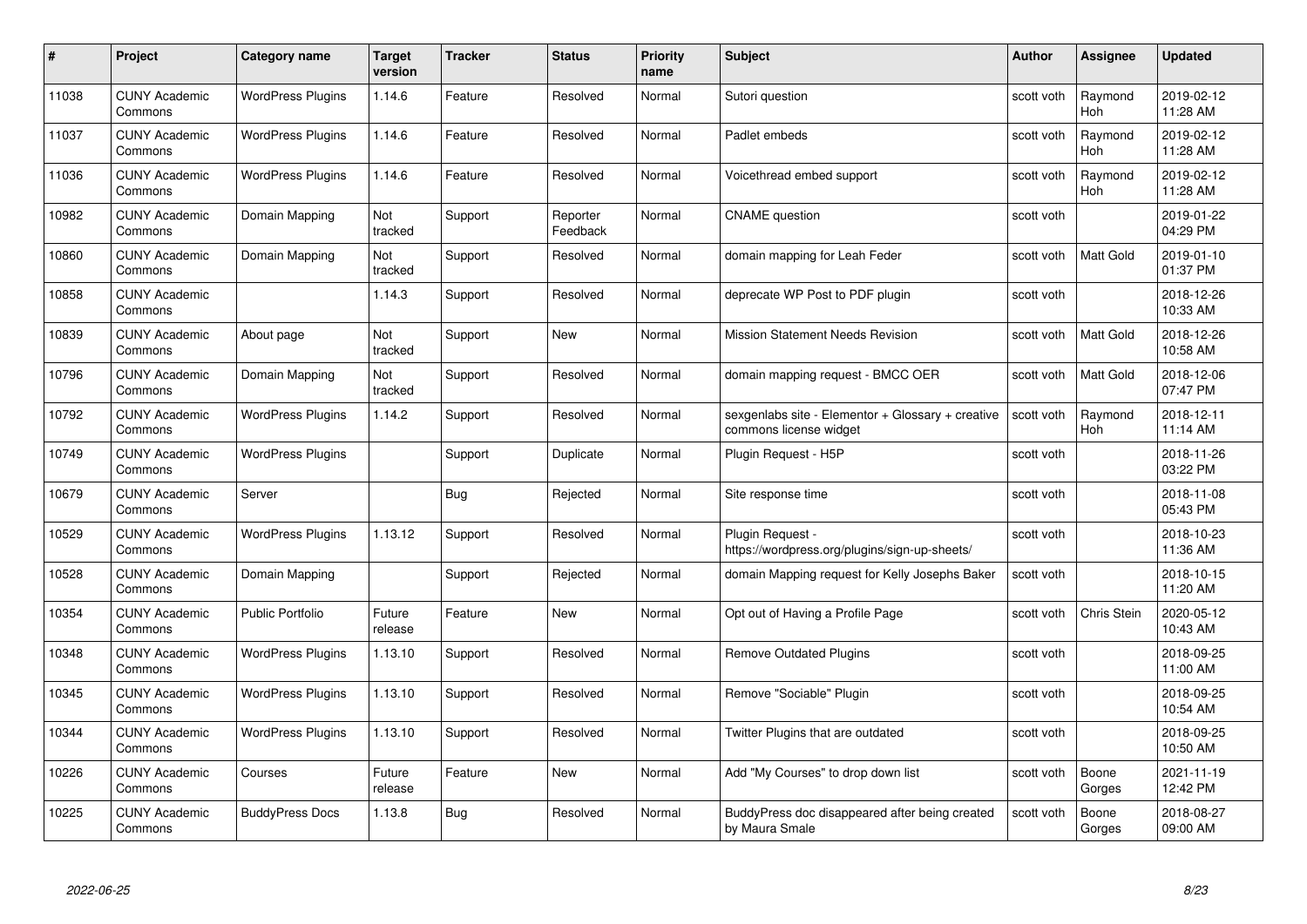| #     | Project                         | <b>Category name</b>       | Target<br>version | <b>Tracker</b> | <b>Status</b> | <b>Priority</b><br>name | <b>Subject</b>                                                                          | <b>Author</b> | <b>Assignee</b>       | <b>Updated</b>         |
|-------|---------------------------------|----------------------------|-------------------|----------------|---------------|-------------------------|-----------------------------------------------------------------------------------------|---------------|-----------------------|------------------------|
| 10180 | <b>CUNY Academic</b><br>Commons | Domain Mapping             | 1.13.8            | Support        | Resolved      | Normal                  | domain mapping request - Kelle Cruz                                                     | scott voth    | <b>Matt Gold</b>      | 2018-08-29<br>03:23 PM |
| 10173 | <b>CUNY Academic</b><br>Commons | <b>WordPress Plugins</b>   | 1.13.8            | Support        | Resolved      | Normal                  | Plugin Request - MapMaker Enhanced Google<br>Maps                                       | scott voth    |                       | 2018-08-23<br>08:07 AM |
| 10171 | <b>CUNY Academic</b><br>Commons | WordPress (misc)           | Not<br>tracked    | Support        | Resolved      | Normal                  | <b>Migration Question</b>                                                               | scott voth    |                       | 2018-09-12<br>01:48 PM |
| 10170 | <b>CUNY Academic</b><br>Commons | Non-CUNY sign up<br>codes  | Not<br>tracked    | Support        | Resolved      | Normal                  | Non CUNY Membership request                                                             | scott voth    | Matt Gold             | 2018-08-17<br>02:28 PM |
| 10112 | <b>CUNY Academic</b><br>Commons | <b>WordPress Plugins</b>   | 1.13.7            | Support        | Resolved      | Normal                  | plugin request - Elementor                                                              | scott voth    |                       | 2018-08-06<br>01:45 PM |
| 10111 | <b>CUNY Academic</b><br>Commons | <b>WordPress Plugins</b>   | 1.13.7            | Support        | Resolved      | Normal                  | Plugin request - Glossary                                                               | scott voth    |                       | 2018-08-06<br>01:44 PM |
| 10107 | <b>CUNY Academic</b><br>Commons | <b>WordPress Plugins</b>   | 1.13.8            | Support        | Resolved      | Normal                  | Plugin request - WP Featherlight                                                        | scott voth    | <b>Fred Meyer</b>     | 2018-08-29<br>05:39 PM |
| 10106 | <b>CUNY Academic</b><br>Commons | <b>WordPress Plugins</b>   | 1.13.7            | Support        | Resolved      | Normal                  | Plugin request - Better Font Awesome                                                    | scott voth    |                       | 2018-08-06<br>01:38 PM |
| 10105 | <b>CUNY Academic</b><br>Commons | <b>WordPress Plugins</b>   | 1.13.7            | Support        | Resolved      | Normal                  | Plugin request: Custom Post Type Widget                                                 | scott voth    |                       | 2018-08-06<br>01:35 PM |
| 10104 | <b>CUNY Academic</b><br>Commons | <b>WordPress Plugins</b>   | 1.13.8            | Support        | Resolved      | Normal                  | Plugin request - Advanced Custom Fields PRO                                             | scott voth    | <b>Fred Meyer</b>     | 2018-08-29<br>05:39 PM |
| 10086 | CUNY Academic<br>Commons        | <b>WordPress Plugins</b>   | 1.13.7            | Support        | Resolved      | Normal                  | plugin request - Custom Facebook Feed                                                   | scott voth    |                       | 2018-08-06<br>01:29 PM |
| 10071 | <b>CUNY Academic</b><br>Commons | WordPress (misc)           | Not<br>tracked    | Bug            | Resolved      | Normal                  | News Site not displaying                                                                | scott voth    |                       | 2018-07-30<br>01:19 PM |
| 10051 | <b>CUNY Academic</b><br>Commons | <b>Email Notifications</b> | 1.13.8            | <b>Bug</b>     | Resolved      | Normal                  | Tweets and email notifications are not being<br>generated from posts on OpenAtCUNY site | scott voth    | Raymond<br><b>Hoh</b> | 2018-08-28<br>12:08 PM |
| 10000 | <b>CUNY Academic</b><br>Commons | Performance                | Not<br>tracked    | <b>Bug</b>     | Resolved      | Normal                  | Pages display correctly but cannot edit them                                            | scott voth    | Boone<br>Gorges       | 2018-07-13<br>12:31 PM |
| 9959  | <b>CUNY Academic</b><br>Commons | <b>WordPress Plugins</b>   |                   | Bug            | Resolved      | Normal                  | Carto Map embed issue                                                                   | scott voth    |                       | 2018-06-22<br>07:00 PM |
| 9878  | <b>CUNY Academic</b><br>Commons | <b>WordPress Plugins</b>   | 1.13.3            | Support        | Resolved      | Normal                  | Popup Maker plugin problems                                                             | scott voth    | Raymond<br><b>Hoh</b> | 2018-06-06<br>10:44 AM |
| 9837  | <b>CUNY Academic</b><br>Commons | Homepage Slides            | Not<br>tracked    | Support        | Resolved      | Normal                  | Lost access to create hero slides                                                       | scott voth    | scott voth            | 2018-05-25<br>10:57 AM |
| 9794  | <b>CUNY Academic</b><br>Commons | Domain Mapping             | Not<br>tracked    | Support        | Resolved      | Normal                  | domain Mapping request - Joseph Reynolds Van<br>Der Naald                               | scott voth    | Boone<br>Gorges       | 2018-05-22<br>01:54 PM |
| 9776  | <b>CUNY Academic</b><br>Commons | <b>WordPress Themes</b>    |                   | Support        | Rejected      | Normal                  | Theme Request - Pilot Fish                                                              | scott voth    |                       | 2018-05-17<br>02:36 PM |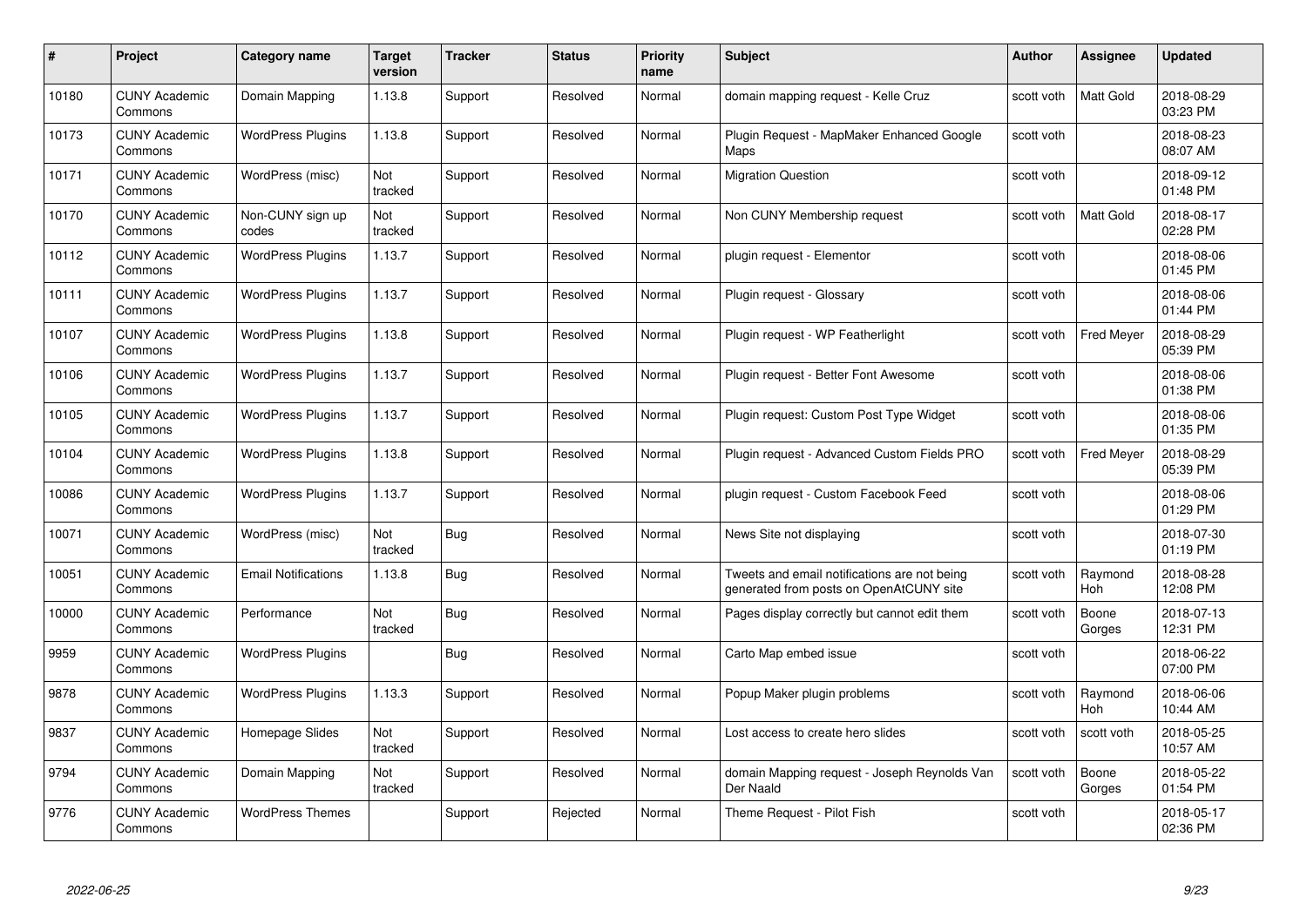| #    | Project                         | <b>Category name</b>     | Target<br>version | <b>Tracker</b> | <b>Status</b>        | <b>Priority</b><br>name | <b>Subject</b>                                                                       | <b>Author</b> | <b>Assignee</b> | <b>Updated</b>         |
|------|---------------------------------|--------------------------|-------------------|----------------|----------------------|-------------------------|--------------------------------------------------------------------------------------|---------------|-----------------|------------------------|
| 9750 | <b>CUNY Academic</b><br>Commons | Analytics                | Not<br>tracked    | Support        | Resolved             | Normal                  | MESTC - arabstages.org - google analytics have<br>stopped working after last release | scott voth    | scott voth      | 2018-05-11<br>09:34 AM |
| 9745 | <b>CUNY Academic</b><br>Commons | Commons In A Box         | Not<br>tracked    | Support        | Resolved             | Normal                  | Commons in a Box - Query monitor                                                     | scott voth    |                 | 2018-05-09<br>01:24 PM |
| 9707 | <b>CUNY Academic</b><br>Commons | commonsinabox.org        |                   | Support        | Resolved             | Normal                  | CommonsinaBox.org DEV admin not responding                                           | scott voth    |                 | 2018-05-07<br>10:38 AM |
| 9685 | <b>CUNY Academic</b><br>Commons | <b>WordPress Plugins</b> | 1.13.1            | Support        | Resolved             | Normal                  | Plugin Request - Popup-Maker                                                         | scott voth    |                 | 2018-05-08<br>10:52 AM |
| 9675 | CUNY Academic<br>Commons        | WordPress (misc)         |                   | Support        | Resolved             | Normal                  | Upload html file to new labor forum site                                             | scott voth    |                 | 2018-04-30<br>09:15 PM |
| 9572 | <b>CUNY Academic</b><br>Commons | <b>WordPress Plugins</b> | 1.12.13           | Support        | Resolved             | Normal                  | WordPress Plugin Request - Compact WP Audio<br>Player                                | scott voth    | Boone<br>Gorges | 2018-04-24<br>10:10 AM |
| 9538 | <b>CUNY Academic</b><br>Commons | Analytics                | Not<br>tracked    | Support        | Resolved             | Normal                  | collecting Google Analytics for mapped Domains                                       | scott voth    | Boone<br>Gorges | 2018-04-27<br>09:23 AM |
| 9515 | <b>CUNY Academic</b><br>Commons | <b>WordPress Plugins</b> | Not<br>tracked    | <b>Bug</b>     | Reporter<br>Feedback | Normal                  | Text to Speech plugin - "More Slowly" checkbox<br>not working                        | scott voth    | Boone<br>Gorges | 2018-06-13<br>02:26 PM |
| 9370 | <b>CUNY Academic</b><br>Commons | <b>WordPress Plugins</b> | 1.12.11           | Support        | Resolved             | Normal                  | Text to Speech plugin                                                                | scott voth    | Boone<br>Gorges | 2018-03-27<br>12:47 PM |
| 9221 | <b>CUNY Academic</b><br>Commons | <b>WordPress Plugins</b> | 1.16.6            | Support        | Resolved             | Normal                  | Plugin Request - Quiz and Survey Master                                              | scott voth    |                 | 2020-02-25<br>10:55 AM |
| 9217 | CUNY Academic<br>Commons        | <b>WordPress Plugins</b> | 1.12.9            | Support        | Resolved             | Normal                  | Plugin Request - Text to Speech Widget                                               | scott voth    |                 | 2018-02-27<br>11:05 AM |
| 9053 | <b>CUNY Academic</b><br>Commons | <b>WordPress Plugins</b> | 1.12.6            | Support        | Resolved             | Normal                  | WPBakery Visual Composer plugin Not Working                                          | scott voth    |                 | 2018-01-09<br>07:50 PM |
| 8876 | <b>CUNY Academic</b><br>Commons | cuny.is                  | 1.12.1            | <b>Bug</b>     | Resolved             | Normal                  | Groups cannot select cuny is URL that matches<br>their group slug exactly            | scott voth    | Boone<br>Gorges | 2017-11-01<br>03:06 PM |
| 8859 | <b>CUNY Academic</b><br>Commons |                          | Not<br>tracked    | Support        | Resolved             | Normal                  | <b>Hero Slide Permissions</b>                                                        | scott voth    |                 | 2017-10-26<br>09:59 AM |
| 8706 | <b>CUNY Academic</b><br>Commons | <b>WordPress Plugins</b> | 1.11.13           | Support        | Resolved             | Normal                  | Plugin Request - Accordion Slider lite                                               | scott voth    |                 | 2017-09-22<br>10:01 AM |
| 8683 | <b>CUNY Academic</b><br>Commons | WordPress (misc)         | 1.11.12           | Support        | Resolved             | Normal                  | site banner getting overlaid by black WordPress<br>nav bar                           | scott voth    |                 | 2017-09-11<br>09:32 PM |
| 8624 | <b>CUNY Academic</b><br>Commons | Domain Mapping           | Not<br>tracked    | Support        | Resolved             | Normal                  | domain mapping request                                                               | scott voth    | Boone<br>Gorges | 2017-10-05<br>12:50 PM |
| 8602 | <b>CUNY Academic</b><br>Commons | WordPress - Media        |                   | Support        | Duplicate            | Normal                  | Member not able to access Media tab on site                                          | scott voth    | Boone<br>Gorges | 2017-08-29<br>11:54 AM |
| 8589 | CUNY Academic<br>Commons        | Homepage Slides          | Not<br>tracked    | Support        | Resolved             | Normal                  | lost privileges to create hero slide                                                 | scott voth    | scott voth      | 2017-08-28<br>03:16 PM |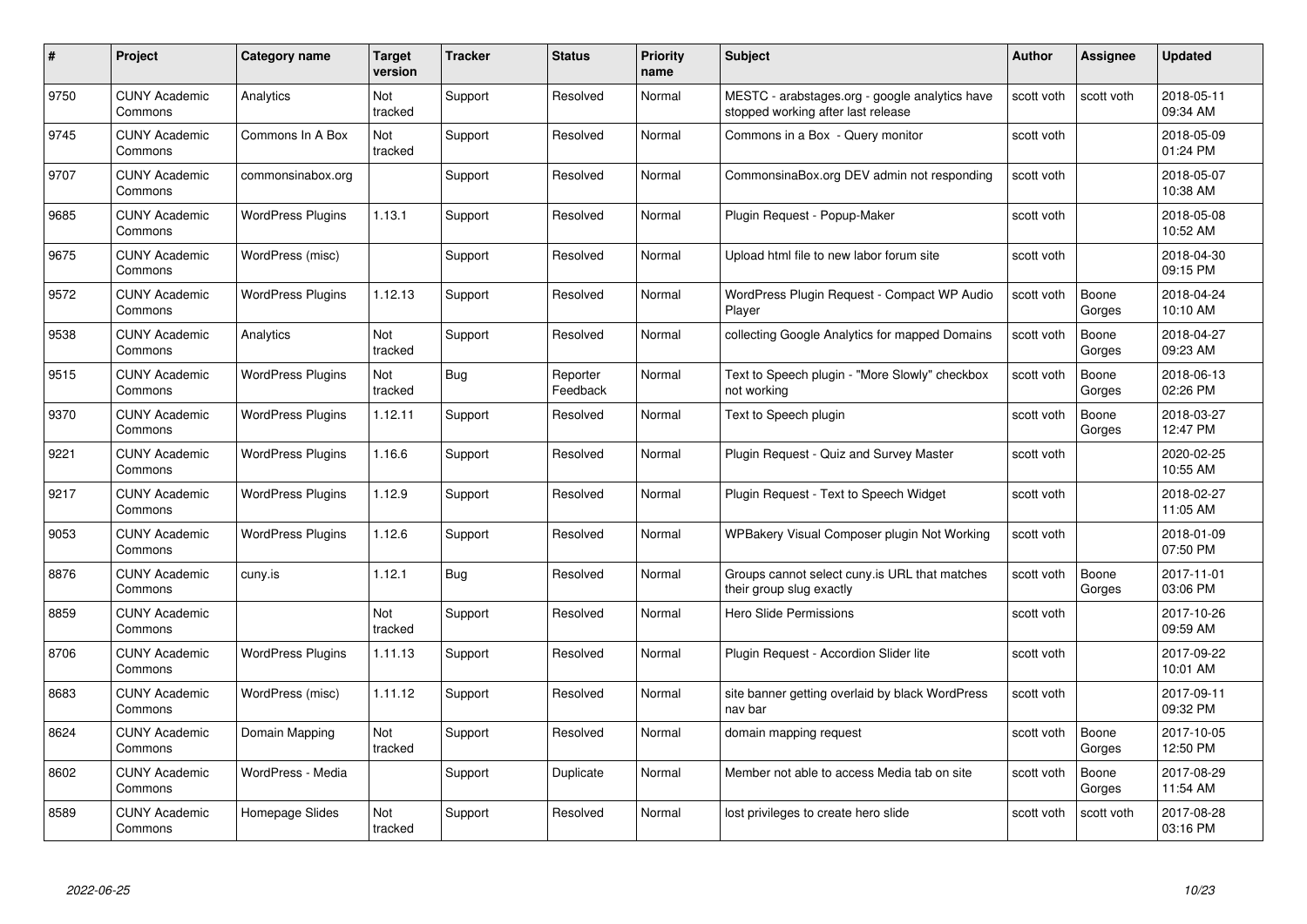| #    | Project                         | <b>Category name</b>     | Target<br>version | <b>Tracker</b> | <b>Status</b> | <b>Priority</b><br>name | <b>Subject</b>                                               | <b>Author</b> | <b>Assignee</b> | <b>Updated</b>         |
|------|---------------------------------|--------------------------|-------------------|----------------|---------------|-------------------------|--------------------------------------------------------------|---------------|-----------------|------------------------|
| 8475 | <b>CUNY Academic</b><br>Commons | <b>WordPress Themes</b>  | 1.11.9            | Support        | Resolved      | Normal                  | fix typo in child theme                                      | scott voth    | Boone<br>Gorges | 2017-08-08<br>04:31 PM |
| 8454 | <b>CUNY Academic</b><br>Commons | <b>WordPress Plugins</b> | 1.11.9            | Support        | Resolved      | Normal                  | activate WP Bakery Visual Composer plugin for<br>child theme | scott voth    | Boone<br>Gorges | 2017-08-10<br>02:09 PM |
| 8427 | <b>CUNY Academic</b><br>Commons | <b>WordPress Themes</b>  | 1.11.8            | Support        | Resolved      | Normal                  | child theme request for Short Docs                           | scott voth    | Boone<br>Gorges | 2017-08-01<br>10:13 PM |
| 8325 | <b>CUNY Academic</b><br>Commons | Server                   | Not<br>tracked    | Support        | Resolved      | Normal                  | intermittent server issues                                   | scott voth    | Boone<br>Gorges | 2017-07-01<br>10:57 AM |
| 8153 | CUNY Academic<br>Commons        | Homepage Slides          |                   | Bug            | Resolved      | Normal                  | Hero Slide Permissions                                       | scott voth    | Boone<br>Gorges | 2017-05-17<br>08:29 PM |
| 8149 | <b>CUNY Academic</b><br>Commons | <b>WordPress Plugins</b> | 1.11              | Support        | Resolved      | Normal                  | Plugin Request - YouTube                                     | scott voth    | Boone<br>Gorges | 2017-05-15<br>09:54 AM |
| 7955 | <b>CUNY Academic</b><br>Commons | User Experience          |                   | Design/UX      | Rejected      | Normal                  | Groups and Sites tabs                                        | scott voth    | Chris Stein     | 2017-10-11<br>11:31 AM |
| 7954 | <b>CUNY Academic</b><br>Commons | WordPress (misc)         | Not<br>tracked    | Support        | Resolved      | Normal                  | Public site not showing up in "Sites"                        | scott voth    | Boone<br>Gorges | 2017-11-15<br>11:01 AM |
| 7894 | <b>CUNY Academic</b><br>Commons | Group Forums             |                   | Bug            | Duplicate     | Normal                  | Forum topics not showing former content                      | scott voth    | Boone<br>Gorges | 2017-04-02<br>06:30 PM |
| 7892 | <b>CUNY Academic</b><br>Commons | Commons In A Box         |                   | Bug            | Rejected      | Normal                  | CBOX - Group widget filter links overlap widget<br>title     | scott voth    | Boone<br>Gorges | 2017-04-04<br>10:16 AM |
| 7883 | CUNY Academic<br>Commons        | <b>WordPress Plugins</b> |                   | Feature        | Rejected      | Normal                  | plugin request                                               | scott voth    | Boone<br>Gorges | 2017-04-01<br>11:10 AM |
| 7870 | <b>CUNY Academic</b><br>Commons | <b>WordPress Plugins</b> | 1.10.15           | Feature        | Resolved      | Normal                  | Plugin request: Smush It                                     | scott voth    | Boone<br>Gorges | 2017-03-31<br>10:28 AM |
| 7810 | <b>CUNY Academic</b><br>Commons | <b>WordPress Themes</b>  | 1.10.15           | Support        | Resolved      | Normal                  | Brunelleschi theme deprecation                               | scott voth    |                 | 2017-03-27<br>10:38 AM |
| 7802 | <b>CUNY Academic</b><br>Commons |                          |                   | Support        | Duplicate     | Normal                  | SPS Faculty site stopped receiving notifications             | scott voth    |                 | 2017-03-16<br>05:33 PM |
| 7738 | <b>CUNY Academic</b><br>Commons | <b>WordPress Plugins</b> | 1.10.12           | Feature        | Resolved      | Normal                  | Image Attribution Tagger                                     | scott voth    |                 | 2017-03-02<br>02:22 PM |
| 7722 | <b>CUNY Academic</b><br>Commons | User Experience          | Not<br>tracked    | Design/UX      | Abandoned     | Normal                  | Password Reset Issues                                        | scott voth    | scott voth      | 2017-12-04<br>10:16 AM |
| 7625 | <b>CUNY Academic</b><br>Commons | Registration             | Not<br>tracked    | Bug            | Resolved      | Normal                  | User unable to register - gets "Forbidden"<br>message        | scott voth    |                 | 2017-11-15<br>01:44 PM |
| 7343 | <b>CUNY Academic</b><br>Commons | commonsinabox.org        | Not<br>tracked    | <b>Bug</b>     | Resolved      | Normal                  | commonsinabox.org - unable to access backend                 | scott voth    |                 | 2017-01-06<br>11:58 AM |
| 7295 | CUNY Academic<br>Commons        | commonsinabox.org        | Not<br>tracked    | Support        | Resolved      | High                    | commonsinabox.org performance issues                         | scott voth    |                 | 2017-01-03<br>10:52 AM |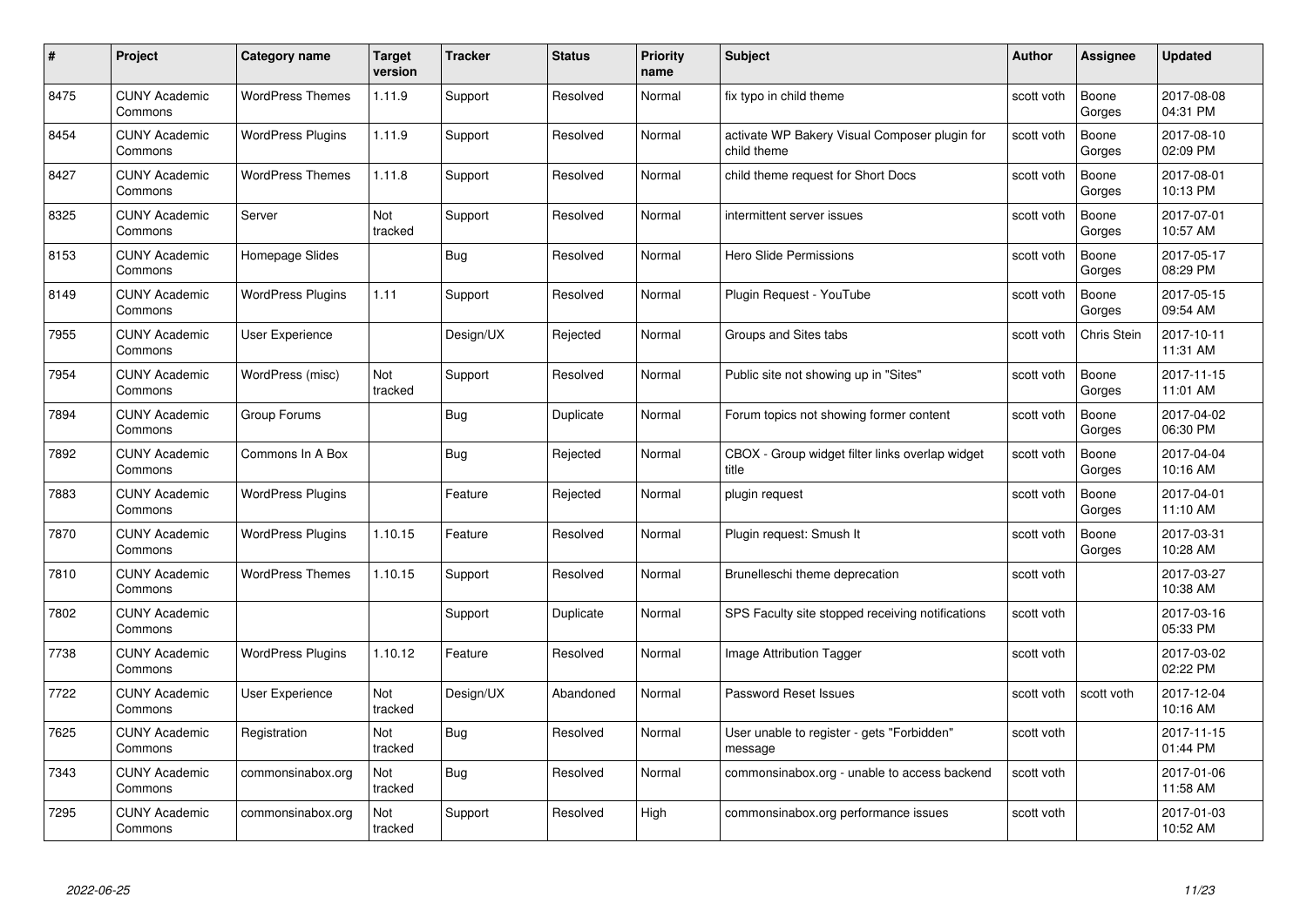| #    | Project                         | <b>Category name</b>              | Target<br>version | <b>Tracker</b> | <b>Status</b> | <b>Priority</b><br>name | <b>Subject</b>                                                        | <b>Author</b> | <b>Assignee</b>  | <b>Updated</b>         |
|------|---------------------------------|-----------------------------------|-------------------|----------------|---------------|-------------------------|-----------------------------------------------------------------------|---------------|------------------|------------------------|
| 7289 | <b>CUNY Academic</b><br>Commons | <b>WordPress Plugins</b>          | Future<br>release | Support        | Abandoned     | Normal                  | OHMS - Metadata Synchronizer - Cynthia Tobar -<br>Oral Histories      | scott voth    | Boone<br>Gorges  | 2018-07-22<br>01:22 PM |
| 6905 | <b>CUNY Academic</b><br>Commons | Domain Mapping                    | Not<br>tracked    | Support        | Rejected      | Normal                  | domain mapping - Approaching Dance conference                         | scott voth    | Boone<br>Gorges  | 2017-11-15<br>11:09 AM |
| 6542 | <b>CUNY Academic</b><br>Commons | Group Forums                      | 1.10              | Bug            | Resolved      | Normal                  | Embedded image's caption is not rendering -<br>Commons 1.10 testing   | scott voth    | Raymond<br>Hoh   | 2016-11-01<br>10:59 AM |
| 6539 | <b>CUNY Academic</b><br>Commons | Events                            | 1.10              | Bug            | Resolved      | Normal                  | Event Room numbers don't seem to be persisted<br>Commons 1.10 testing | scott voth    | Boone<br>Gorges  | 2016-10-31<br>04:23 PM |
| 6536 | <b>CUNY Academic</b><br>Commons | <b>Email Notifications</b>        | 1.10              | Bug            | Resolved      | Normal                  | HTML not rendering (Sunday, 12:30 - 1:15PM) -<br>Commons 1.10 Testing | scott voth    | Raymond<br>Hoh   | 2016-11-07<br>10:49 AM |
| 6515 | <b>CUNY Academic</b><br>Commons | Homepage Slides                   |                   | Bug            | Resolved      | Normal                  | Gallery Posts (i.e. Hero slides) are Not Working                      | scott voth    | scott voth       | 2019-09-23<br>03:01 PM |
| 6512 | <b>CUNY Academic</b><br>Commons | Homepage Slides                   | Not<br>tracked    | Support        | Resolved      | Normal                  | Lost permissions to Create Hero slides                                | scott voth    | scott voth       | 2016-10-27<br>11:00 PM |
| 6383 | <b>CUNY Academic</b><br>Commons | Domain Mapping                    | Not<br>tracked    | Support        | Resolved      | Normal                  | Domain Mapping request - Azriel Genack                                | scott voth    | Boone<br>Gorges  | 2016-10-21<br>03:48 PM |
| 6184 | <b>CUNY Academic</b><br>Commons | commonsinabox.org                 | Not<br>tracked    | <b>Bug</b>     | Resolved      | Normal                  | CBOX Confirm User Registration plugin                                 | scott voth    | Raymond<br>Hoh   | 2018-09-12<br>01:50 PM |
| 6181 | <b>CUNY Academic</b><br>Commons | Membership                        |                   | Support        | Resolved      | Normal                  | Membership Request - Hunter Alum                                      | scott voth    | Matt Gold        | 2016-10-10<br>06:43 PM |
| 6178 | CUNY Academic<br>Commons        | <b>WordPress Plugins</b>          |                   | <b>Bug</b>     | Rejected      | Normal                  | Social Sharing via JetPack Not Working                                | scott voth    | Daniel Jones     | 2017-05-01<br>10:24 PM |
| 6135 | <b>CUNY Academic</b><br>Commons | Domain Mapping                    | Not<br>tracked    | Support        | Resolved      | Normal                  | domain mapping - Patrick Sweeney                                      | scott voth    | Matt Gold        | 2016-10-12<br>11:41 AM |
| 6134 | <b>CUNY Academic</b><br>Commons | Domain Mapping                    | Not<br>tracked    | Support        | Abandoned     | Normal                  | domain mapping - mellon faculty diversity                             | scott voth    | scott voth       | 2017-03-26<br>11:22 AM |
| 6111 | <b>CUNY Academic</b><br>Commons | Registration                      |                   | Support        | Resolved      | Normal                  | Manually Activate Member Account - Sunjum<br>Hussain                  | scott voth    |                  | 2016-10-11<br>08:21 PM |
| 6110 | CUNY Academic<br>Commons        | cuny.is                           |                   | Support        | Resolved      | Normal                  | cuny.is Request                                                       | scott voth    | Sarah<br>Morgano | 2016-10-03<br>03:03 AM |
| 6000 | <b>CUNY Academic</b><br>Commons | <b>WordPress Plugins</b>          | 1.9.27            | <b>Bug</b>     | Resolved      | Normal                  | Unconfirmed Users Plugin is visible on all sites                      | scott voth    | Boone<br>Gorges  | 2016-09-11<br>09:10 PM |
| 5885 | <b>CUNY Academic</b><br>Commons | <b>WordPress Plugins</b>          | 1.9.24            | Support        | Resolved      | Normal                  | Plugin Request - Knight Lab Timeline                                  | scott voth    | Boone<br>Gorges  | 2016-08-11<br>10:56 PM |
| 5846 | <b>CUNY Academic</b><br>Commons | Membership                        |                   | Support        | Resolved      | Normal                  | Add Undergraduate Member to the Commons                               | scott voth    | Matt Gold        | 2016-07-27<br>08:28 AM |
| 5830 | CUNY Academic<br>Commons        | <b>WordPress</b><br>(Permissions) | Not<br>tracked    | <b>Bug</b>     | Resolved      | Normal                  | Lost access to create hero slides - please<br>reinstate               | scott voth    | Boone<br>Gorges  | 2016-07-25<br>10:01 AM |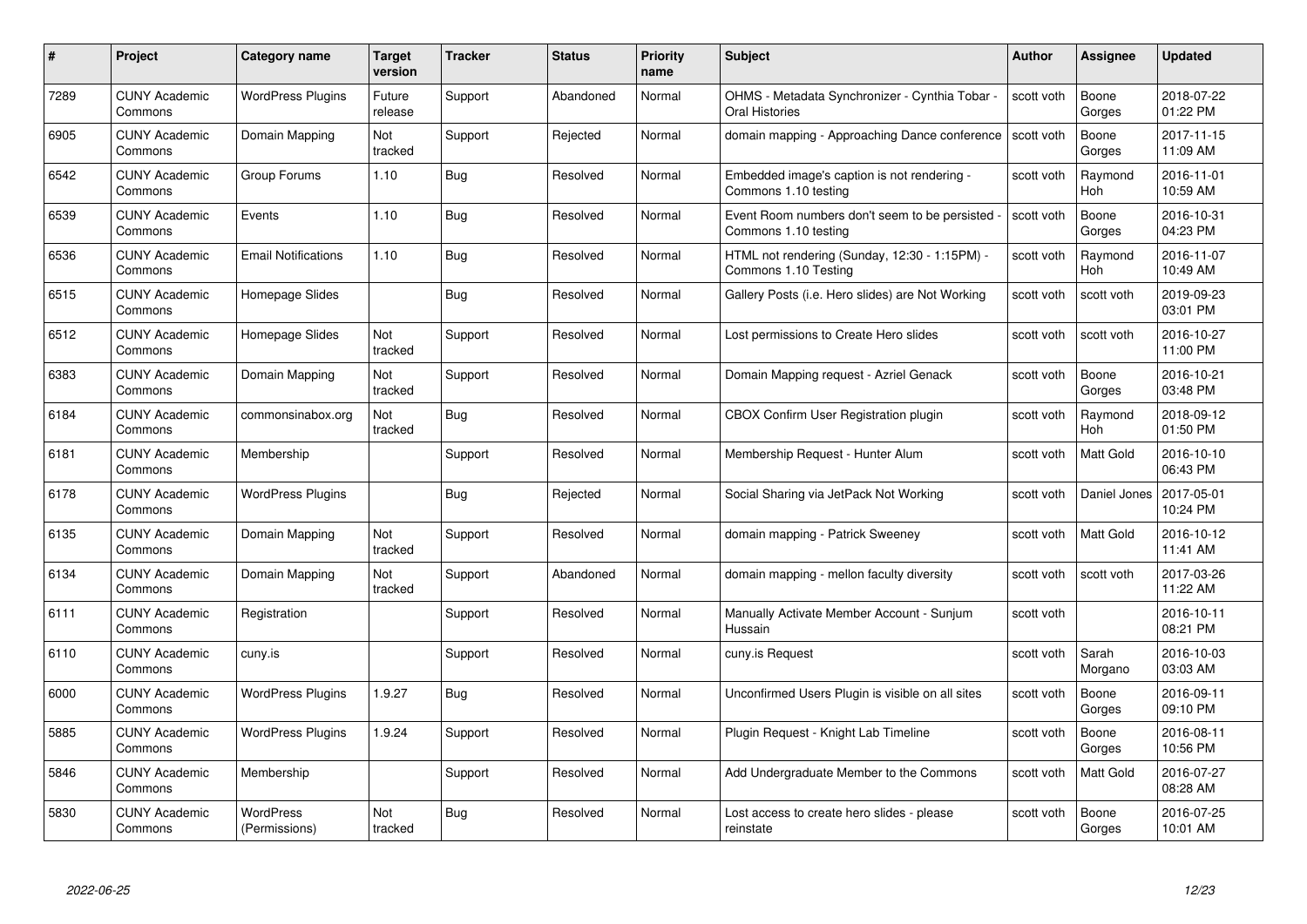| #    | Project                         | <b>Category name</b>     | Target<br>version | <b>Tracker</b> | <b>Status</b> | <b>Priority</b><br>name | <b>Subject</b>                                               | <b>Author</b> | <b>Assignee</b>    | <b>Updated</b>         |
|------|---------------------------------|--------------------------|-------------------|----------------|---------------|-------------------------|--------------------------------------------------------------|---------------|--------------------|------------------------|
| 5829 | <b>CUNY Academic</b><br>Commons | Upgrades                 | Not<br>tracked    | Bug            | Resolved      | Normal                  | New Server - Creating a Group - Sometimes get<br>502 error   | scott voth    |                    | 2016-08-01<br>11:58 PM |
| 5828 | <b>CUNY Academic</b><br>Commons | Upgrades                 | 1.9.22            | Bug            | Resolved      | High                    | New Server - File Uploads                                    | scott voth    | Boone<br>Gorges    | 2016-08-02<br>12:00 AM |
| 5827 | <b>CUNY Academic</b><br>Commons | Public Portfolio         | Future<br>release | Bug            | Assigned      | Normal                  | Academic Interests square bracket links not<br>working       | scott voth    | <b>Chris Stein</b> | 2016-08-11<br>11:59 PM |
| 5747 | <b>CUNY Academic</b><br>Commons | Server                   |                   | Bug            | Resolved      | Urgent                  | Commons Site seems to be down                                | scott voth    |                    | 2016-06-27<br>09:16 PM |
| 5653 | CUNY Academic<br>Commons        | <b>WordPress Plugins</b> | 1.9.19            | Feature        | Resolved      | Normal                  | Plugin Request - Simple Custom Post Order -<br>Cynthia Tobar | scott voth    | Boone<br>Gorges    | 2016-06-21<br>10:19 PM |
| 5617 | <b>CUNY Academic</b><br>Commons | Domain Mapping           | Not<br>tracked    | Support        | Resolved      | Normal                  | Domain Mapping Issue - Paul Herbert                          | scott voth    | Boone<br>Gorges    | 2016-05-30<br>12:04 PM |
| 5583 | <b>CUNY Academic</b><br>Commons |                          | Not<br>tracked    | Support        | Resolved      | Normal                  | Lost access to create hero slides - please<br>reinstate      | scott voth    | Boone<br>Gorges    | 2016-05-23<br>12:11 AM |
| 5582 | <b>CUNY Academic</b><br>Commons | <b>WordPress Plugins</b> | 1.9.17            | Bug            | Resolved      | Normal                  | Visual Composer Not Working with Bridge Theme<br>Anymore     | scott voth    | Boone<br>Gorges    | 2016-06-01<br>10:56 PM |
| 5569 | <b>CUNY Academic</b><br>Commons | <b>WordPress Plugins</b> | 1.9.18            | Feature        | Resolved      | Normal                  | WP Inventory Manager Add-On - Michael Madden                 | scott voth    | Boone<br>Gorges    | 2016-06-12<br>10:39 AM |
| 5548 | <b>CUNY Academic</b><br>Commons | <b>WordPress Plugins</b> | 1.9.15            | Feature        | Resolved      | Normal                  | Plugin Request: Inventory Manager - Michael<br>Madden        | scott voth    |                    | 2016-05-11<br>11:27 PM |
| 5511 | CUNY Academic<br>Commons        | Domain Mapping           | Not<br>tracked    | Support        | Resolved      | Normal                  | Domain Mapping Request - Artem Altman                        | scott voth    | scott voth         | 2016-06-16<br>09:46 PM |
| 5493 | <b>CUNY Academic</b><br>Commons | <b>WordPress Plugins</b> |                   | <b>Bug</b>     | Rejected      | Normal                  | Plugin Request - WP Data Tables                              | scott voth    | Boone<br>Gorges    | 2016-04-27<br>02:55 PM |
| 5344 | <b>CUNY Academic</b><br>Commons | Domain Mapping           | Not<br>tracked    | Support        | Resolved      | Normal                  | Domain Mapping Request - Bijan Kimiagar                      | scott voth    | scott voth         | 2016-03-31<br>10:52 PM |
| 5311 | <b>CUNY Academic</b><br>Commons |                          | Not<br>tracked    | Support        | Resolved      | Normal                  | <b>CUNY SLA Lab collaboration</b>                            | scott voth    | scott voth         | 2016-10-11<br>08:48 PM |
| 5295 | <b>CUNY Academic</b><br>Commons | Server                   | Not<br>tracked    | Bug            | Resolved      | Normal                  | Lousy Response Time and sporadic timeouts                    | scott voth    |                    | 2016-03-15<br>10:03 AM |
| 5271 | <b>CUNY Academic</b><br>Commons | Server                   |                   | Support        | Resolved      | High                    | CBOX and Commons sites down?                                 | scott voth    |                    | 2016-02-28<br>12:30 PM |
| 5270 | <b>CUNY Academic</b><br>Commons | Server                   |                   | Support        | Rejected      | Normal                  | Slow Response Time                                           | scott voth    | <b>Matt Gold</b>   | 2016-02-27<br>08:34 PM |
| 5189 | <b>CUNY Academic</b><br>Commons | Homepage Slides          | Not<br>tracked    | Support        | Resolved      | Normal                  | Lost Access to Create Hero Slides                            | scott voth    | Boone<br>Gorges    | 2016-02-01<br>10:45 AM |
| 5096 | CUNY Academic<br>Commons        | Domain Mapping           | Not<br>tracked    | Support        | Resolved      | Normal                  | Domain Mapping Request: Lauren Spradlin                      | scott voth    | scott voth         | 2020-01-21<br>07:30 PM |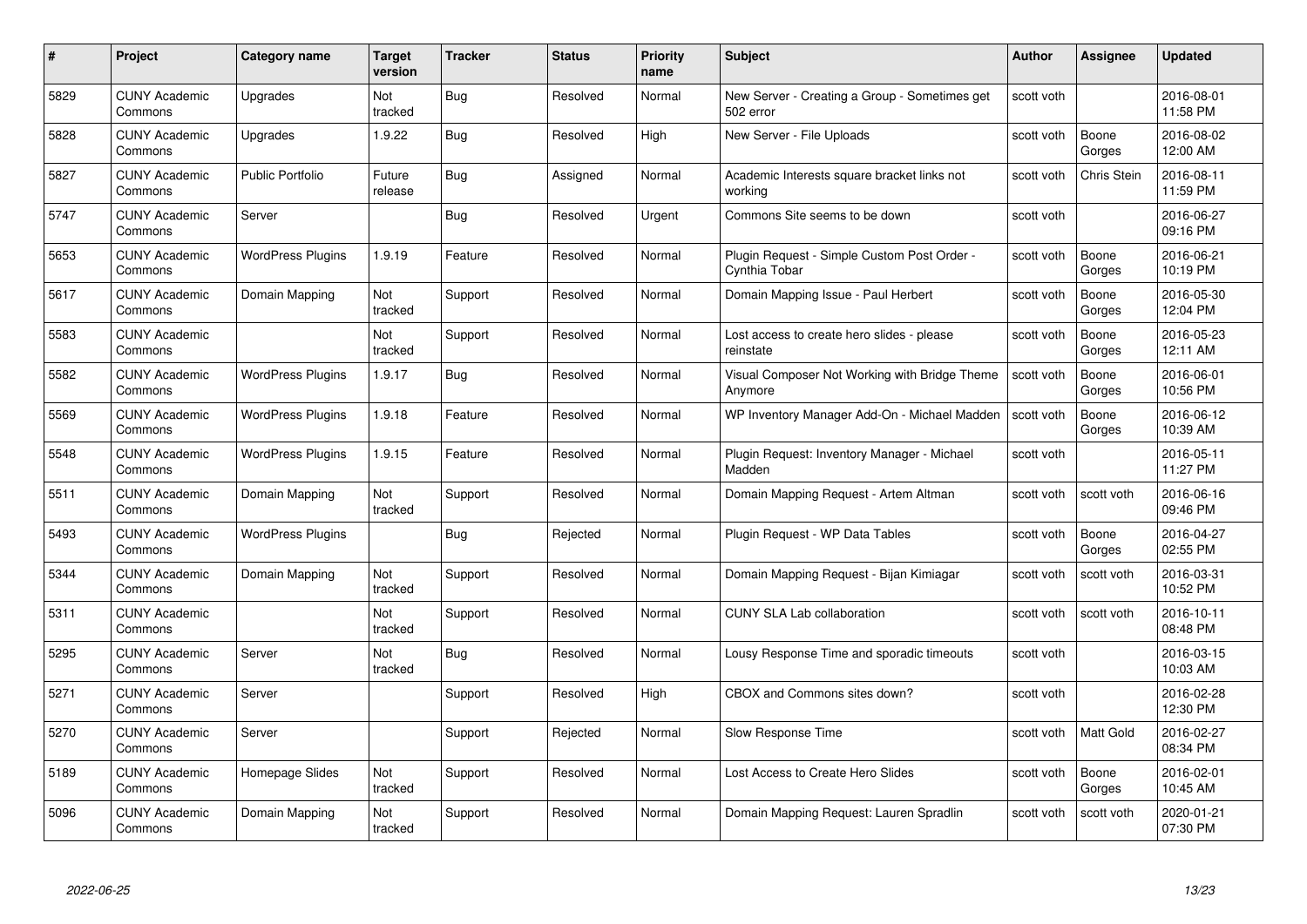| #    | Project                         | <b>Category name</b>     | Target<br>version     | <b>Tracker</b> | <b>Status</b> | <b>Priority</b><br>name | <b>Subject</b>                                                           | <b>Author</b> | <b>Assignee</b>       | <b>Updated</b>         |
|------|---------------------------------|--------------------------|-----------------------|----------------|---------------|-------------------------|--------------------------------------------------------------------------|---------------|-----------------------|------------------------|
| 5089 | <b>CUNY Academic</b><br>Commons | Server                   | 1.9.4                 | Support        | Resolved      | Urgent                  | response time sluggish                                                   | scott voth    | Boone<br>Gorges       | 2016-01-11<br>10:16 PM |
| 5032 | <b>CUNY Academic</b><br>Commons | Server                   |                       | Support        | Resolved      | Normal                  | Error establishing a database connection                                 | scott voth    |                       | 2015-12-14<br>08:46 PM |
| 4978 | <b>CUNY Academic</b><br>Commons | <b>Directories</b>       | 1.9.4                 | Feature        | Resolved      | High                    | On Profile Provide a Way to Enter or Change<br><b>Campus Affiliation</b> | scott voth    | Boone<br>Gorges       | 2016-01-11<br>10:41 PM |
| 4954 | <b>CUNY Academic</b><br>Commons | Domain Mapping           | Not<br>tracked        | Support        | Resolved      | Normal                  | domain mapping request - Talia Schaffer                                  | scott voth    | Boone<br>Gorges       | 2015-12-07<br>01:24 AM |
| 4902 | <b>CUNY Academic</b><br>Commons | Domain Mapping           | <b>Not</b><br>tracked | Support        | Resolved      | Normal                  | domain mapping request - Patrick Sweeney                                 | scott voth    | Boone<br>Gorges       | 2015-12-07<br>01:32 AM |
| 4842 | <b>CUNY Academic</b><br>Commons | Homepage Slides          |                       | Support        | Resolved      | Normal                  | Lost Access to Create Hero Slides                                        | scott voth    | scott voth            | 2015-10-31<br>03:17 PM |
| 4841 | <b>CUNY Academic</b><br>Commons | Design                   | Future<br>release     | Bug            | Rejected      | Normal                  | Font style on "Friends" Page seems different                             | scott voth    | Boone<br>Gorges       | 2015-11-03<br>07:40 AM |
| 4795 | <b>CUNY Academic</b><br>Commons | Domain Mapping           | Not<br>tracked        | Support        | Resolved      | Normal                  | Revert Domain Mapping for<br>http://bkpublicscholars.org/                | scott voth    | Boone<br>Gorges       | 2015-11-01<br>05:33 PM |
| 4766 | <b>CUNY Academic</b><br>Commons | Server                   |                       | Bug            | Resolved      | High                    | Sites Not Responding - Commons and CBOX                                  | scott voth    |                       | 2015-10-13<br>01:05 PM |
| 4713 | <b>CUNY Academic</b><br>Commons | <b>WordPress Themes</b>  | Not<br>tracked        | Support        | Resolved      | Normal                  | academia theme issues                                                    | scott voth    | Daniel Jones          | 2016-01-26<br>04:53 PM |
| 4685 | <b>CUNY Academic</b><br>Commons | Server                   | Not<br>tracked        | <b>Bug</b>     | Resolved      | Immediate               | Response Time Poor - Unable to connect to<br>database                    | scott voth    |                       | 2015-09-28<br>09:16 PM |
| 4631 | <b>CUNY Academic</b><br>Commons | WordPress (misc)         | Not<br>tracked        | <b>Bug</b>     | Rejected      | High                    | caching/ssl issues ??                                                    | scott voth    | Boone<br>Gorges       | 2016-01-26<br>10:35 AM |
| 4603 | <b>CUNY Academic</b><br>Commons | <b>WordPress Plugins</b> |                       | Support        | Resolved      | Normal                  | Plugin Request: Search and Filter                                        | scott voth    | Boone<br>Gorges       | 2015-09-21<br>11:31 AM |
| 4580 | <b>CUNY Academic</b><br>Commons | Commons In A Box         | Not<br>tracked        | Support        | Resolved      | Normal                  | Unable to register account on CBOX Demo Site                             | scott voth    | Boone<br>Gorges       | 2015-09-10<br>02:37 PM |
| 4571 | CUNY Academic<br>Commons        | Domain Mapping           | Not<br>tracked        | Support        | Resolved      | Normal                  | Domain Mapping Request - Courtney Drayer                                 | scott voth    | Matt Gold             | 2015-09-16<br>05:19 PM |
| 4535 | <b>CUNY Academic</b><br>Commons | My Commons               | Future<br>release     | Bug            | New           | Low                     | My Commons filter issue                                                  | scott voth    | Raymond<br><b>Hoh</b> | 2015-09-01<br>11:17 AM |
| 4526 | <b>CUNY Academic</b><br>Commons | Homepage Slides          | 1.8.11                | Bug            | Resolved      | Normal                  | Mousing Over Hero Slide does not stop Animation                          | scott voth    | Daniel Jones          | 2015-09-18<br>03:53 PM |
| 4524 | <b>CUNY Academic</b><br>Commons | Events                   | 1.9                   | Feature        | Resolved      | Normal                  | Create a iCal Feed for Events Calendar                                   | scott voth    | Raymond<br>Hoh        | 2015-11-09<br>12:55 PM |
| 4455 | CUNY Academic<br>Commons        | <b>Group Files</b>       | 1.8.8                 | <b>Bug</b>     | Resolved      | High                    | Group Files Download to zip Not working                                  | scott voth    | Boone<br>Gorges       | 2015-08-19<br>09:58 AM |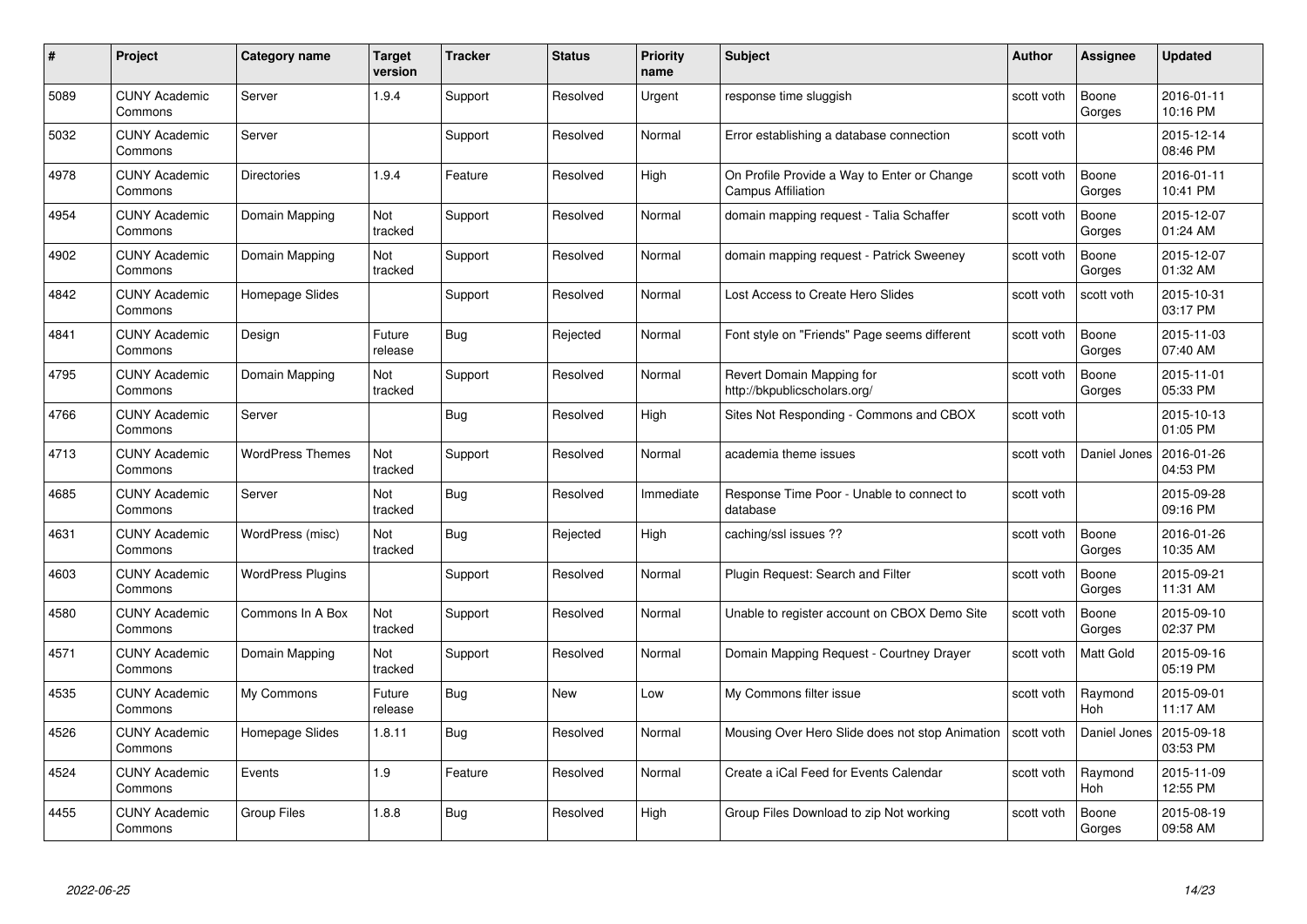| #    | Project                         | <b>Category name</b>              | Target<br>version     | <b>Tracker</b> | <b>Status</b> | <b>Priority</b><br>name | <b>Subject</b>                                                           | <b>Author</b> | <b>Assignee</b> | <b>Updated</b>         |
|------|---------------------------------|-----------------------------------|-----------------------|----------------|---------------|-------------------------|--------------------------------------------------------------------------|---------------|-----------------|------------------------|
| 4445 | <b>CUNY Academic</b><br>Commons | Registration                      | Not<br>tracked        | Bug            | Resolved      | Normal                  | user alisonorlando is trying to register - no email<br>received          | scott voth    | Boone<br>Gorges | 2015-08-20<br>12:35 PM |
| 4438 | <b>CUNY Academic</b><br>Commons | Events                            | Future<br>release     | Bug            | Assigned      | Normal                  | Events Calendar - Export Recurring Events                                | scott voth    | Daniel Jones    | 2016-05-23<br>04:25 PM |
| 4424 | <b>CUNY Academic</b><br>Commons | Server                            |                       | <b>Bug</b>     | Rejected      | Normal                  | Slow Response Time                                                       | scott voth    |                 | 2015-08-12<br>09:46 AM |
| 4419 | <b>CUNY Academic</b><br>Commons | <b>WordPress Plugins</b>          | 1.8.8                 | Support        | Resolved      | Normal                  | Activate "WordPress Importer" by Default                                 | scott voth    | Raymond<br>Hoh  | 2015-08-11<br>08:29 PM |
| 4407 | CUNY Academic<br>Commons        | Group Forums                      |                       | <b>Bug</b>     | Resolved      | Normal                  | Disable Forum on Existing group is not working                           | scott voth    | Boone<br>Gorges | 2015-08-11<br>03:13 PM |
| 4373 | <b>CUNY Academic</b><br>Commons | Public Portfolio                  | <b>Not</b><br>tracked | Support        | Resolved      | Normal                  | Delete Old "Title" section from Member's public<br>portfolio page        | scott voth    | Boone<br>Gorges | 2015-08-04<br>09:01 PM |
| 4365 | <b>CUNY Academic</b><br>Commons | Homepage Slides                   | Not<br>tracked        | Support        | Resolved      | Normal                  | Lost Access to Create Hero Slides                                        | scott voth    | scott voth      | 2016-03-09<br>06:18 PM |
| 4309 | <b>CUNY Academic</b><br>Commons | Home Page                         | 1.8.5                 | Feature        | Resolved      | Normal                  | Change Main Navigation Help Link to<br>http://codex.commons.gc.cuny.edu/ | scott voth    |                 | 2015-07-21<br>10:45 AM |
| 4143 | <b>CUNY Academic</b><br>Commons | <b>WordPress Themes</b>           | Not<br>tracked        | Bug            | Resolved      | Normal                  | Issues after Canvas Update - Help & Support /<br>Codex                   | scott voth    | Daniel Jones    | 2015-08-10<br>02:44 PM |
| 4107 | <b>CUNY Academic</b><br>Commons | Server                            | Not<br>tracked        | <b>Bug</b>     | Resolved      | Normal                  | Slow Response Time and "Error establishing a<br>database connection"     | scott voth    |                 | 2015-06-11<br>09:33 AM |
| 4047 | CUNY Academic<br>Commons        | <b>WordPress Themes</b>           | Not<br>tracked        | Support        | Resolved      | Normal                  | Help James Samuel with Theme after it was<br>updated                     | scott voth    |                 | 2015-07-21<br>06:12 PM |
| 4019 | <b>CUNY Academic</b><br>Commons | <b>WordPress Themes</b>           | Not<br>tracked        | Support        | Resolved      | Normal                  | WP Site Display Issue                                                    | scott voth    | Daniel Jones    | 2015-05-10<br>12:33 PM |
| 3964 | <b>CUNY Academic</b><br>Commons | <b>Group Announcments</b>         | 1.8.17                | <b>Bug</b>     | Resolved      | Normal                  | "There was a problem" error when posting<br>Group Announcement           | scott voth    | Boone<br>Gorges | 2015-11-18<br>05:45 PM |
| 3957 | <b>CUNY Academic</b><br>Commons | <b>WordPress</b><br>(Permissions) |                       | Support        | Resolved      | Normal                  | Lost Access to Create Hero Slides                                        | scott voth    | Boone<br>Gorges | 2015-03-30<br>08:57 PM |
| 3940 | <b>CUNY Academic</b><br>Commons | <b>WordPress Plugins</b>          | 1.7.16                | Support        | Resolved      | Normal                  | Plugin Request - Amazon Link                                             | scott voth    | Boone<br>Gorges | 2015-03-21<br>08:45 PM |
| 3935 | <b>CUNY Academic</b><br>Commons | WordPress (misc)                  |                       | Bug            | Duplicate     | Normal                  | Member consistently gets blank page.php when<br>saving posts             | scott voth    | Boone<br>Gorges | 2015-03-21<br>12:00 PM |
| 3931 | <b>CUNY Academic</b><br>Commons | Groups (misc)                     | Not<br>tracked        | Support        | Resolved      | Normal                  | "WordPress Help" Avatar                                                  | scott voth    | scott voth      | 2015-03-19<br>09:41 PM |
| 3841 | <b>CUNY Academic</b><br>Commons | commonsinabox.org                 | Not<br>tracked        | Bug            | Resolved      | Normal                  | <b>CBOX.org Registration Plugin Not Working</b>                          | scott voth    | Boone<br>Gorges | 2016-01-26<br>03:27 PM |
| 3753 | CUNY Academic<br>Commons        | Domain Mapping                    | Not<br>tracked        | Support        | Resolved      | High                    | Domain mapping request - Sujatha Fernandes                               | scott voth    | Raymond<br>Hoh  | 2015-11-30<br>03:11 PM |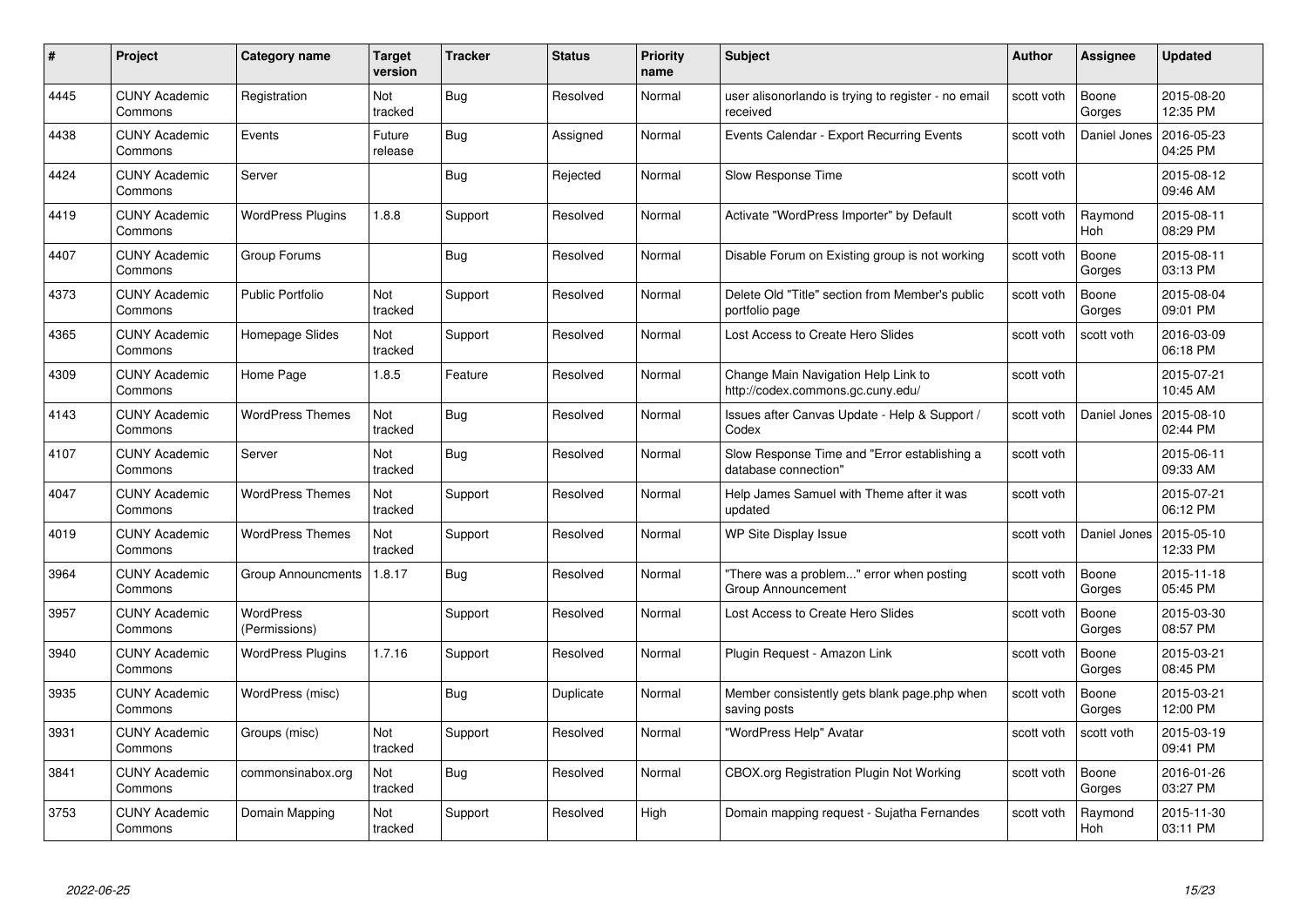| #    | Project                         | Category name            | Target<br>version | <b>Tracker</b> | <b>Status</b> | <b>Priority</b><br>name | <b>Subject</b>                                                                 | Author     | Assignee         | <b>Updated</b>         |
|------|---------------------------------|--------------------------|-------------------|----------------|---------------|-------------------------|--------------------------------------------------------------------------------|------------|------------------|------------------------|
| 3728 | <b>CUNY Academic</b><br>Commons | Homepage Slides          | Not<br>tracked    | Support        | Resolved      | Normal                  | Lost Access to Create Hero Slides                                              | scott voth | Boone<br>Gorges  | 2014-12-28<br>02:18 PM |
| 3713 | <b>CUNY Academic</b><br>Commons | Server                   |                   | Support        | Resolved      | Normal                  | Slow Response Time                                                             | scott voth | <b>Matt Gold</b> | 2014-12-13<br>04:25 PM |
| 3712 | <b>CUNY Academic</b><br>Commons | <b>WordPress Themes</b>  | 1.7.6             | Support        | Resolved      | Normal                  | Two plugins for the "Old Paper Theme" not<br>Available                         | scott voth |                  | 2014-12-11<br>08:16 PM |
| 3703 | <b>CUNY Academic</b><br>Commons | Homepage Slides          |                   | Bug            | Rejected      | Normal                  | Delay in Loading Hero Slide Images                                             | scott voth | scott voth       | 2014-12-11<br>08:42 PM |
| 3702 | <b>CUNY Academic</b><br>Commons | <b>WordPress Themes</b>  |                   | Support        | Resolved      | Normal                  | access the Old Paper Theme                                                     | scott voth | <b>Matt Gold</b> | 2014-12-09<br>09:21 AM |
| 3641 | <b>CUNY Academic</b><br>Commons | <b>WordPress Themes</b>  |                   | Support        | Rejected      | Normal                  | New Theme Request: Outspoken (a premium WP<br>Shower theme)                    | scott voth | <b>Matt Gold</b> | 2014-11-18<br>08:08 PM |
| 3635 | <b>CUNY Academic</b><br>Commons | Domain Mapping           | Not<br>tracked    | Support        | Resolved      | Normal                  | Domain Mapping Request - Keith Miyake                                          | scott voth | Matt Gold        | 2014-11-10<br>08:15 PM |
| 3621 | <b>CUNY Academic</b><br>Commons | Domain Mapping           | Not<br>tracked    | Support        | Resolved      | Normal                  | Question - Google Analytics, Mapped Domains,<br>and WP-Google-Analytics plugin | scott voth |                  | 2015-04-01<br>09:16 PM |
| 3604 | <b>CUNY Academic</b><br>Commons | cuny.is                  |                   | Support        | Resolved      | Normal                  | LLJournal CUNY.IS request                                                      | scott voth | Sarah<br>Morgano | 2014-10-26<br>05:47 PM |
| 3603 | <b>CUNY Academic</b><br>Commons | Domain Mapping           | Not<br>tracked    | Support        | Resolved      | Normal                  | Domain Mapping Request - CERG                                                  | scott voth | scott voth       | 2014-11-19<br>04:28 PM |
| 3600 | <b>CUNY Academic</b><br>Commons | <b>WordPress Plugins</b> | 1.7.2             | Support        | Resolved      | Normal                  | New Plugin Request - Meta-Slider                                               | scott voth | Boone<br>Gorges  | 2014-11-01<br>02:29 PM |
| 3576 | <b>CUNY Academic</b><br>Commons | <b>WordPress Plugins</b> | 1.7.1             | Support        | Resolved      | Normal                  | Plugin Request: Better Search                                                  | scott voth | Boone<br>Gorges  | 2014-10-21<br>11:26 AM |
| 3556 | <b>CUNY Academic</b><br>Commons | Home Page                |                   | <b>Bug</b>     | Resolved      | High                    | Lost Access to Create Hero Slides                                              | scott voth |                  | 2014-10-15<br>08:38 PM |
| 3551 | <b>CUNY Academic</b><br>Commons | Server                   | Not<br>tracked    | <b>Bug</b>     | Resolved      | Normal                  | Slow Response Time                                                             | scott voth | Matt Gold        | 2014-11-11<br>02:31 PM |
| 3549 | <b>CUNY Academic</b><br>Commons | commonsinabox.org        | Not<br>tracked    | Support        | Rejected      | Normal                  | Spam on CBOX.org                                                               | scott voth |                  | 2014-10-15<br>12:10 AM |
| 3539 | <b>CUNY Academic</b><br>Commons | Domain Mapping           | Not<br>tracked    | Support        | Resolved      | Normal                  | Domain Mapping Request for ACERT                                               | scott voth | Boone<br>Gorges  | 2015-11-30<br>03:15 PM |
| 3531 | <b>CUNY Academic</b><br>Commons | Home Page                | 1.7               | Feature        | Resolved      | Normal                  | Let Users Hover over Hero Slides to Stop<br>Animation                          | scott voth | Daniel Jones     | 2014-10-13<br>05:43 PM |
| 3528 | <b>CUNY Academic</b><br>Commons | Server                   | Not<br>tracked    | <b>Bug</b>     | Resolved      | High                    | Slow Response Time                                                             | scott voth | Matt Gold        | 2016-01-26<br>05:11 PM |
| 3523 | <b>CUNY Academic</b><br>Commons | My Commons               | 1.8               | Bug            | Resolved      | Normal                  | 1.7 Testing - "Reply" and Post Button                                          | scott voth | Boone<br>Gorges  | 2015-04-09<br>05:19 PM |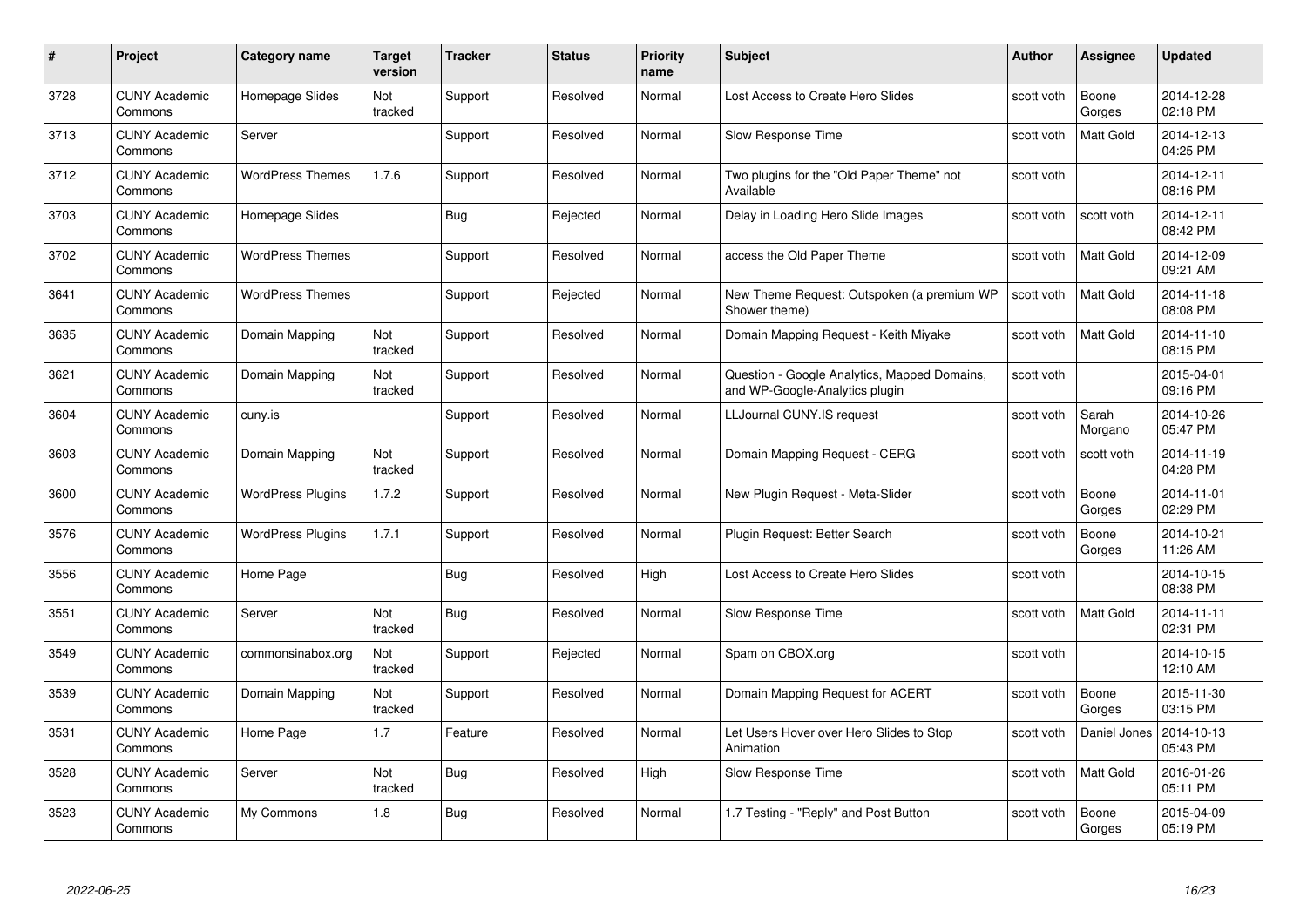| #    | Project                         | Category name              | Target<br>version | <b>Tracker</b> | <b>Status</b> | <b>Priority</b><br>name | <b>Subject</b>                                                                              | <b>Author</b> | <b>Assignee</b>       | <b>Updated</b>         |
|------|---------------------------------|----------------------------|-------------------|----------------|---------------|-------------------------|---------------------------------------------------------------------------------------------|---------------|-----------------------|------------------------|
| 3522 | <b>CUNY Academic</b><br>Commons | My Commons                 | 1.7               | Bug            | Resolved      | Normal                  | 1.7 Testing - Delete button not working on My<br>Commons                                    | scott voth    | Raymond<br><b>Hoh</b> | 2014-10-08<br>03:13 PM |
| 3502 | <b>CUNY Academic</b><br>Commons | Blogs (BuddyPress)         | 1.6.17            | <b>Bug</b>     | Resolved      | High                    | "Create a Site" button not working on Blog Page                                             | scott voth    | Boone<br>Gorges       | 2014-09-30<br>02:17 PM |
| 3500 | <b>CUNY Academic</b><br>Commons | WordPress (misc)           |                   | Support        | Rejected      | Normal                  | Invitation to Join Site Unsuccessful?                                                       | scott voth    | Boone<br>Gorges       | 2014-09-28<br>01:28 PM |
| 3492 | <b>CUNY Academic</b><br>Commons | <b>WordPress Themes</b>    | Future<br>release | Support        | Assigned      | Normal                  | Add CBOX theme to the Commons                                                               | scott voth    | Raymond<br>Hoh        | 2014-10-08<br>05:55 PM |
| 3478 | <b>CUNY Academic</b><br>Commons | Domain Mapping             | 1.7.2             | Feature        | Resolved      | Normal                  | Google Analytics and Mapped Domains                                                         | scott voth    | scott voth            | 2014-11-02<br>09:43 AM |
| 3446 | <b>CUNY Academic</b><br>Commons | Domain Mapping             |                   | Support        | Rejected      | Normal                  | bkpublicscholars.org Domain Mapping Request<br>not working?                                 | scott voth    |                       | 2014-09-05<br>09:39 AM |
| 3424 | <b>CUNY Academic</b><br>Commons | WordPress (misc)           | Not<br>tracked    | Support        | Resolved      | Urgent                  | Getting "Error establishing a database connection"                                          | scott voth    | Matt Gold             | 2016-01-26<br>12:06 PM |
| 3423 | <b>CUNY Academic</b><br>Commons | Domain Mapping             | Not<br>tracked    | Support        | Resolved      | Normal                  | bkpublicscholars.org Domain Mapping Request                                                 | scott voth    | Boone<br>Gorges       | 2016-01-26<br>12:08 PM |
| 3395 | <b>CUNY Academic</b><br>Commons | <b>Email Notifications</b> | Not<br>tracked    | <b>Bug</b>     | Rejected      | Normal                  | email notification not received                                                             | scott voth    | Boone<br>Gorges       | 2016-01-26<br>12:05 PM |
| 3358 | <b>CUNY Academic</b><br>Commons | <b>WordPress Plugins</b>   | 1.6.11            | Support        | Resolved      | Normal                  | Plugin Request: GeoMashUp                                                                   | scott voth    | Boone<br>Gorges       | 2014-08-01<br>08:40 AM |
| 3348 | <b>CUNY Academic</b><br>Commons | Toolbar                    | 1.6.11            | <b>Bug</b>     | Resolved      | Normal                  | "Publications on the Commons" option missing on<br>"About" link accessed from the Admin Bar | scott voth    | Boone<br>Gorges       | 2014-08-01<br>08:55 AM |
| 3335 | <b>CUNY Academic</b><br>Commons | Home Page                  | Not<br>tracked    | Support        | Resolved      | Normal                  | Lost Access to Create Hero Slides                                                           | scott voth    | Boone<br>Gorges       | 2014-07-22<br>10:07 PM |
| 3269 | <b>CUNY Academic</b><br>Commons | Domain Mapping             | Not<br>tracked    | Support        | Resolved      | Normal                  | Domain mapping request - Natascia Boeri                                                     | scott voth    | Boone<br>Gorges       | 2015-11-30<br>03:17 PM |
| 3200 | <b>CUNY Academic</b><br>Commons | <b>WordPress Plugins</b>   | 1.6.4             | Bug            | Resolved      | Normal                  | Plugin Request: Social Stickers                                                             | scott voth    | Boone<br>Gorges       | 2014-05-21<br>09:53 PM |
| 3199 | <b>CUNY Academic</b><br>Commons | Domain Mapping             |                   | Support        | Resolved      | Normal                  | domain mapping request - bethanyholmstrom.net                                               | scott voth    | Boone<br>Gorges       | 2014-05-08<br>02:40 PM |
| 3198 | <b>CUNY Academic</b><br>Commons | <b>WordPress Plugins</b>   |                   | Support        | Rejected      | Normal                  | Revolution Slider plugin gets error when creating<br>"lavers"                               | scott voth    | Boone<br>Gorges       | 2014-05-21<br>09:57 PM |
| 3182 | <b>CUNY Academic</b><br>Commons | Domain Mapping             | Not<br>tracked    | Support        | Resolved      | Normal                  | domain mapping request - muphyinstituteblog.org                                             | scott voth    | <b>Matt Gold</b>      | 2014-05-01<br>01:12 PM |
| 3120 | <b>CUNY Academic</b><br>Commons | Domain Mapping             | Not<br>tracked    | Support        | Rejected      | Normal                  | Domain Mapping Request from Paul Julian Smith                                               | scott voth    | Boone<br>Gorges       | 2016-01-26<br>12:41 AM |
| 3098 | CUNY Academic<br>Commons        | <b>UserVoice</b>           | Not<br>tracked    | Support        | Rejected      | Normal                  | <b>Access to UserVoice</b>                                                                  | scott voth    | <b>Matt Gold</b>      | 2016-01-26<br>11:36 AM |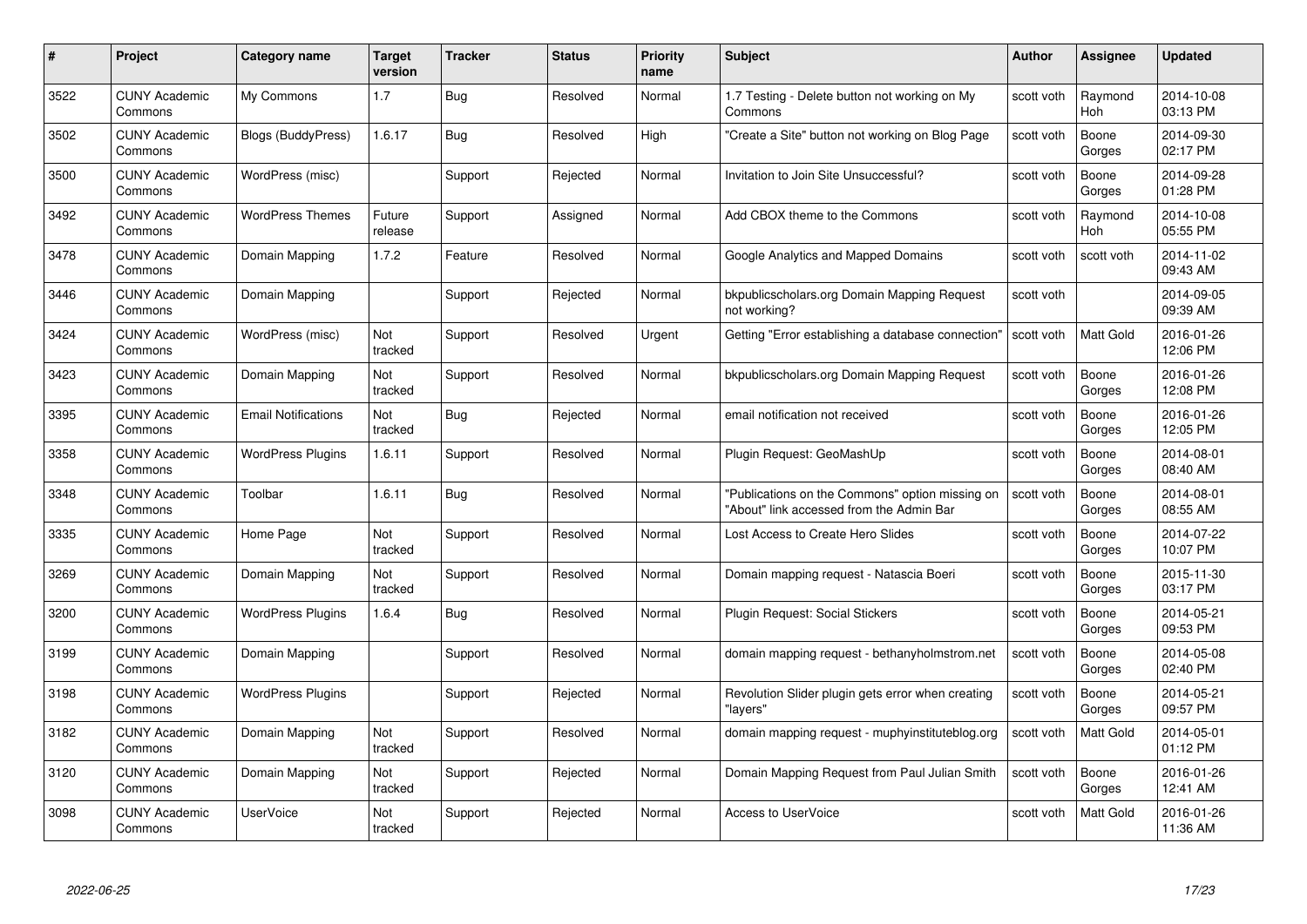| #    | Project                         | <b>Category name</b>    | Target<br>version     | <b>Tracker</b> | <b>Status</b> | <b>Priority</b><br>name | <b>Subject</b>                                                 | <b>Author</b> | <b>Assignee</b>   | <b>Updated</b>         |
|------|---------------------------------|-------------------------|-----------------------|----------------|---------------|-------------------------|----------------------------------------------------------------|---------------|-------------------|------------------------|
| 3087 | <b>CUNY Academic</b><br>Commons |                         | Not<br>tracked        | Support        | Resolved      | Normal                  | Purchase Snag It Software for Community<br><b>Facilitators</b> | scott voth    | <b>Matt Gold</b>  | 2016-01-26<br>05:13 PM |
| 3082 | <b>CUNY Academic</b><br>Commons | Domain Mapping          | Not<br>tracked        | Support        | Resolved      | Normal                  | Domain Mapping Request - Ruth O'Brien                          | scott voth    | Boone<br>Gorges   | 2014-03-05<br>07:16 PM |
| 3081 | <b>CUNY Academic</b><br>Commons | Home Page               |                       | Support        | Resolved      | Normal                  | Lost Access to Create Hero Slides                              | scott voth    |                   | 2014-02-27<br>08:06 PM |
| 3067 | <b>CUNY Academic</b><br>Commons | <b>WordPress Themes</b> |                       | Bug            | Resolved      | Normal                  | Twenty Fourteen Theme Not Available                            | scott voth    | Matt Gold         | 2014-02-22<br>11:35 AM |
| 3026 | <b>CUNY Academic</b><br>Commons | <b>UserVoice</b>        | <b>Not</b><br>tracked | Feature        | Rejected      | Normal                  | User Voice Upgrade                                             | scott voth    | scott voth        | 2016-01-26<br>11:26 AM |
| 3015 | <b>CUNY Academic</b><br>Commons |                         | Not<br>tracked        | Bug            | Resolved      | Normal                  | Lost Access to Create Hero Slides                              | scott voth    | Boone<br>Gorges   | 2014-02-04<br>07:58 PM |
| 2982 | <b>CUNY Academic</b><br>Commons | <b>WordPress Themes</b> | 1.5.21                | Bug            | Resolved      | Normal                  | Sliders are broken on Woo Canvas theme                         | scott voth    | Dominic<br>Giglio | 2014-03-12<br>01:41 PM |
| 2966 | <b>CUNY Academic</b><br>Commons | WordPress (misc)        |                       | Support        | Resolved      | Normal                  | Lost Access to Create/Deactivate Hero Slides                   | scott voth    | Boone<br>Gorges   | 2014-01-20<br>05:06 PM |
| 2965 | <b>CUNY Academic</b><br>Commons | commonsinabox.org       |                       | Support        | Resolved      | High                    | Spammers on commonsinabox.org                                  | scott voth    | Boone<br>Gorges   | 2014-01-19<br>02:56 PM |
| 2947 | <b>CUNY Academic</b><br>Commons |                         | Not<br>tracked        | Support        | Resolved      | Normal                  | Question on "Tools>>Domain Mapping"                            | scott voth    |                   | 2013-12-21<br>07:14 PM |
| 2946 | <b>CUNY Academic</b><br>Commons | WordPress (misc)        |                       | Support        | Resolved      | Normal                  | Help Delete WP site with broken link                           | scott voth    |                   | 2014-02-08<br>09:53 AM |
| 2900 | <b>CUNY Academic</b><br>Commons | WordPress (misc)        |                       | Support        | Resolved      | Normal                  | Theme request - Imbalance2                                     | scott voth    | Boone<br>Gorges   | 2013-11-23<br>10:30 AM |
| 2878 | <b>CUNY Academic</b><br>Commons | WordPress (misc)        | Not<br>tracked        | Support        | Resolved      | Normal                  | Domain Mapping Request - Sarah Welsh                           | scott voth    | Boone<br>Gorges   | 2016-01-26<br>12:39 AM |
| 2849 | <b>CUNY Academic</b><br>Commons | BuddyPress (misc)       | 1.6                   | Design/UX      | Duplicate     | Low                     | User Experience - Changing Avatar                              | scott voth    | Boone<br>Gorges   | 2014-03-27<br>03:08 PM |
| 2813 | CUNY Academic<br>Commons        | WordPress (misc)        | 1.5.5                 | Feature        | Resolved      | Normal                  | WordPress plugin request - MailPoet                            | scott voth    | Boone<br>Gorges   | 2013-10-11<br>08:18 PM |
| 2796 | <b>CUNY Academic</b><br>Commons |                         | 1.5.4                 | Bug            | Resolved      | Normal                  | Sluggish Response on the Site - Sunday 9/15 -<br>3PM - 6PM     | scott voth    | Boone<br>Gorges   | 2013-10-01<br>08:41 PM |
| 2779 | <b>CUNY Academic</b><br>Commons | BuddyPress (misc)       | 1.5.3                 | Bug            | Resolved      | Normal                  | Firefox Issue on Portfolio page when scrolling<br>down         | scott voth    | Boone<br>Gorges   | 2013-09-19<br>01:52 PM |
| 2679 | <b>CUNY Academic</b><br>Commons | WordPress (misc)        | Not<br>tracked        | Support        | Resolved      | Normal                  | WP Post to PDF plugin Logo                                     | scott voth    | Boone<br>Gorges   | 2014-11-03<br>03:53 PM |
| 2633 | CUNY Academic<br>Commons        | commonsinabox.org       | Not<br>tracked        | Bug            | Resolved      | Normal                  | Mentions in CBOX.org                                           | scott voth    | Boone<br>Gorges   | 2014-05-01<br>08:12 PM |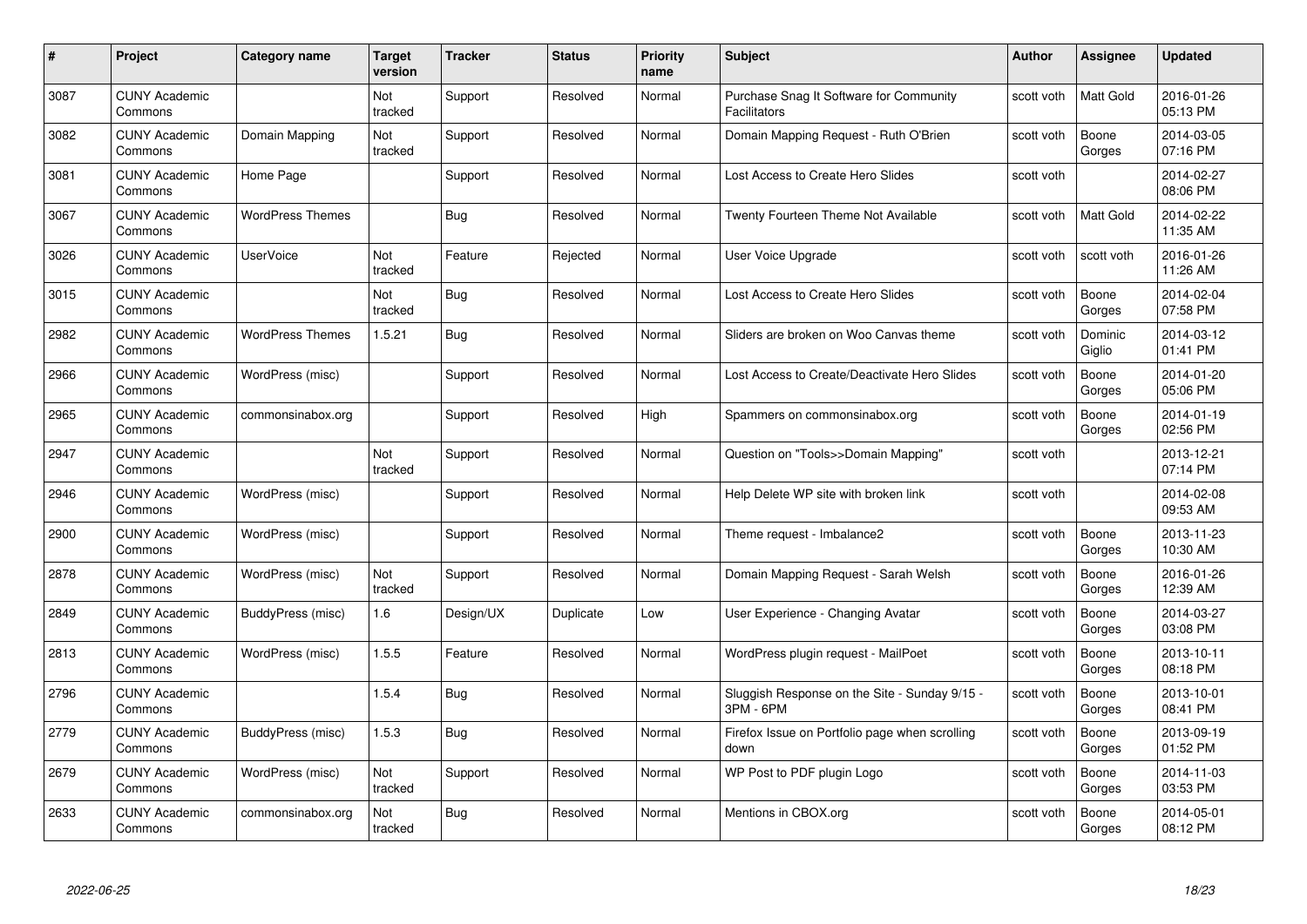| #    | Project                         | <b>Category name</b> | Target<br>version | <b>Tracker</b> | <b>Status</b> | <b>Priority</b><br>name | <b>Subject</b>                                                                  | <b>Author</b> | <b>Assignee</b>   | <b>Updated</b>         |
|------|---------------------------------|----------------------|-------------------|----------------|---------------|-------------------------|---------------------------------------------------------------------------------|---------------|-------------------|------------------------|
| 2631 | <b>CUNY Academic</b><br>Commons | commonsinabox.org    | Not<br>tracked    | Bug            | Resolved      | Normal                  | Bullet Points don't display in Forum posts on<br>CBOX.org                       | scott voth    | Boone<br>Gorges   | 2014-05-01<br>08:11 PM |
| 2585 | <b>CUNY Academic</b><br>Commons | commonsinabox.org    | Not<br>tracked    | Bug            | Resolved      | Normal                  | commonsinbox.org - no "site features" option                                    | scott voth    | Boone<br>Gorges   | 2013-05-21<br>09:15 PM |
| 2581 | <b>CUNY Academic</b><br>Commons | WordPress (misc)     | 1.6.3             | <b>Bug</b>     | Resolved      | Low                     | <b>Blog Deleted?</b>                                                            | scott voth    | Boone<br>Gorges   | 2014-05-12<br>02:46 PM |
| 2568 | <b>CUNY Academic</b><br>Commons |                      | Not<br>tracked    | Support        | Resolved      | Normal                  | <b>Statistics Needed - Queens College Commons</b><br>Usage                      | scott voth    | Boone<br>Gorges   | 2016-01-26<br>12:35 AM |
| 2561 | <b>CUNY Academic</b><br>Commons | commonsinabox.org    | Not<br>tracked    | Bug            | Resolved      | Normal                  | CSS Issues on Commonsinabox.org                                                 | scott voth    | Boone<br>Gorges   | 2013-05-16<br>03:31 PM |
| 2525 | <b>CUNY Academic</b><br>Commons | WordPress (misc)     | 1.4.25            | Bug            | Resolved      | Normal                  | Twitter Widget Pro Plugin                                                       | scott voth    |                   | 2013-04-21<br>07:34 PM |
| 2518 | <b>CUNY Academic</b><br>Commons | commonsinabox.org    | Not<br>tracked    | Bug            | Resolved      | Normal                  | Lost Access to Upload image files on<br>CommonsinaBox.org                       | scott voth    | Boone<br>Gorges   | 2013-03-20<br>01:57 PM |
| 2511 | <b>CUNY Academic</b><br>Commons | WordPress (misc)     |                   | <b>Bug</b>     | Resolved      | Normal                  | Lost Access to Create Hero Slides                                               | scott voth    | Boone<br>Gorges   | 2013-03-11<br>10:24 AM |
| 2490 | <b>CUNY Academic</b><br>Commons | commonsinabox.org    |                   | Feature        | Duplicate     | Normal                  | Search Functionality on CommonsinaBox.org                                       | scott voth    |                   | 2013-02-27<br>09:37 PM |
| 2484 | <b>CUNY Academic</b><br>Commons | commonsinabox.org    |                   | Bug            | Resolved      | Normal                  | Forum posts are vanishing - can only view last few<br>on Help & Support         | scott voth    | Boone<br>Gorges   | 2013-03-01<br>11:19 AM |
| 2436 | CUNY Academic<br>Commons        | WordPress (misc)     | 1.4.20            | <b>Bug</b>     | Resolved      | Normal                  | Commons News blog - Commons Buzz Slider                                         | scott voth    | Boone<br>Gorges   | 2013-02-28<br>11:27 AM |
| 2435 | <b>CUNY Academic</b><br>Commons | commonsinabox.org    |                   | Bug            | Resolved      | Normal                  | commonsinabox.org - media upload file types                                     | scott voth    | Boone<br>Gorges   | 2013-02-13<br>09:58 PM |
| 2392 | <b>CUNY Academic</b><br>Commons | WordPress (misc)     | Not<br>tracked    | Bug            | Resolved      | Normal                  | Lost Access to Create Hero Slides                                               | scott voth    | Boone<br>Gorges   | 2013-02-04<br>10:25 AM |
| 2347 | <b>CUNY Academic</b><br>Commons | WordPress (misc)     | Not<br>tracked    | <b>Bug</b>     | Resolved      | High                    | higheredexecutivecertificate.commons.gc.cuny.ed                                 | scott voth    | Boone<br>Gorges   | 2014-05-01<br>08:00 PM |
| 2337 | <b>CUNY Academic</b><br>Commons | commonsinabox.org    | Not<br>tracked    | Bug            | Rejected      | High                    | commonsinabox.org - notifications                                               | scott voth    | Boone<br>Gorges   | 2012-12-12<br>01:43 PM |
| 2332 | <b>CUNY Academic</b><br>Commons | WordPress (misc)     | 1.4.20            | Bug            | Resolved      | Normal                  | Arras Theme Slider gets jquery error                                            | scott voth    | Dominic<br>Giglio | 2013-03-01<br>07:55 PM |
| 2316 | <b>CUNY Academic</b><br>Commons | commonsinabox.org    | Not<br>tracked    | Bug            | Resolved      | Normal                  | Commonsinabox.org - group forum - can't access<br>second page of forum posts    | scott voth    | Boone<br>Gorges   | 2012-12-03<br>11:57 AM |
| 2287 | <b>CUNY Academic</b><br>Commons | commonsinabox.org    | Not<br>tracked    | Bug            | Resolved      | Normal                  | User reports he added an entry to the Help &<br>Support Forum - but it was lost | scott voth    | Boone<br>Gorges   | 2012-11-21<br>11:27 PM |
| 2209 | CUNY Academic<br>Commons        | WordPress (misc)     |                   | Feature        | Resolved      | Normal                  | Install Q & A Plugin on Commonsinabox.org                                       | scott voth    | Boone<br>Gorges   | 2012-10-21<br>10:53 AM |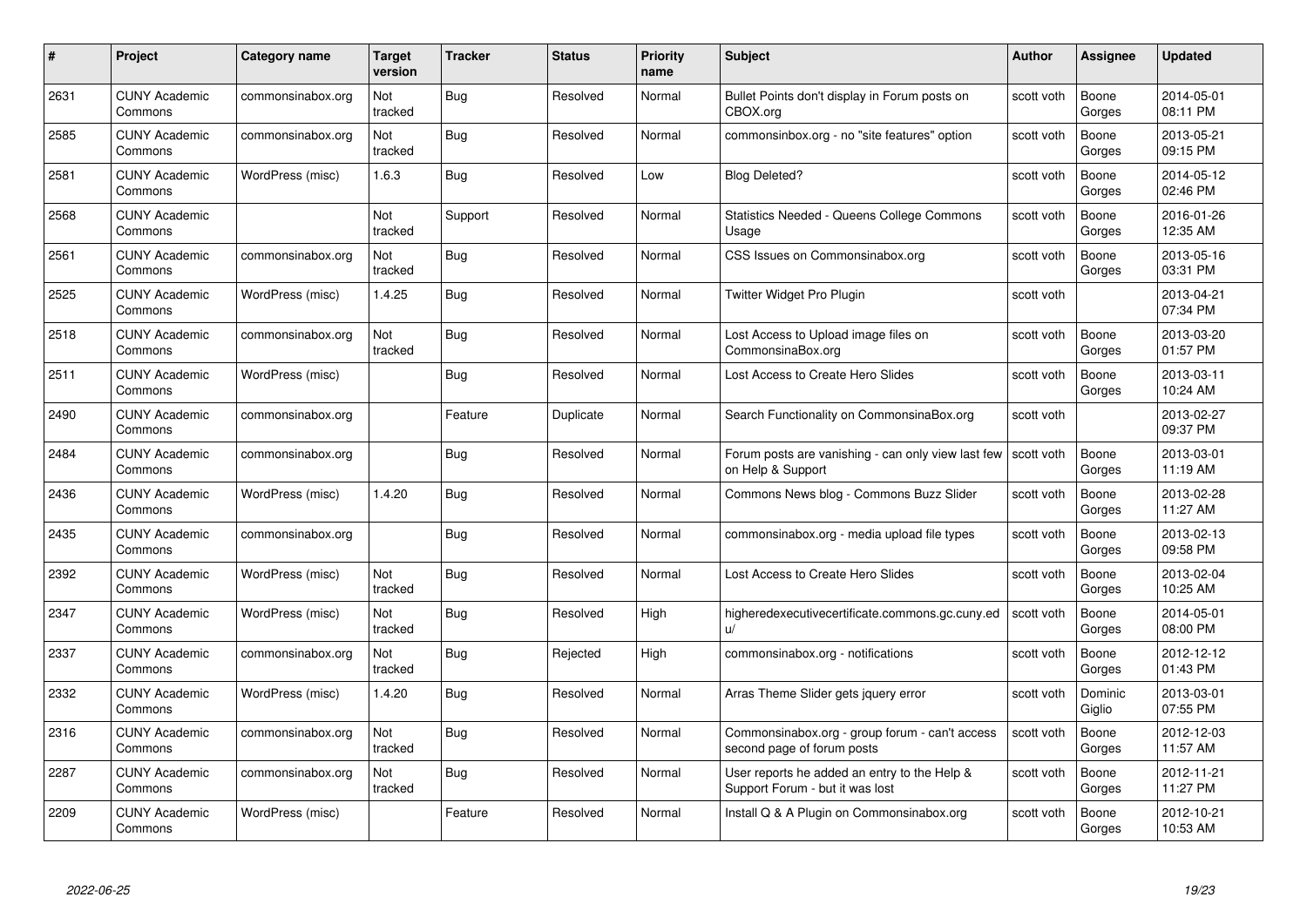| #    | Project                         | <b>Category name</b> | Target<br>version | <b>Tracker</b> | <b>Status</b> | <b>Priority</b><br>name | <b>Subject</b>                                                            | <b>Author</b> | <b>Assignee</b>   | <b>Updated</b>         |
|------|---------------------------------|----------------------|-------------------|----------------|---------------|-------------------------|---------------------------------------------------------------------------|---------------|-------------------|------------------------|
| 2190 | <b>CUNY Academic</b><br>Commons | WordPress (misc)     | Not<br>tracked    | Support        | Resolved      | Normal                  | reset "dlbaker.commons.gc.cuny.edu"                                       | scott voth    | Dominic<br>Giglio | 2012-11-14<br>03:59 PM |
| 2112 | <b>CUNY Academic</b><br>Commons | WordPress (misc)     | 1.4.5             | <b>Bug</b>     | Resolved      | Normal                  | Codex Slider getting a jquery error                                       | scott voth    | Dominic<br>Giglio | 2012-09-18<br>06:38 PM |
| 2080 | <b>CUNY Academic</b><br>Commons | WordPress (misc)     | 1.5.21            | Feature        | Resolved      | Normal                  | Upgrade Woo Canvas to Current Version (5.0) -<br>Responsive               | scott voth    | Dominic<br>Giglio | 2014-03-12<br>01:42 PM |
| 2056 | <b>CUNY Academic</b><br>Commons | Wiki                 |                   | Bug            | Rejected      | Normal                  | MediaWiki - Embedding Video Functionality<br>Seems Broken                 | scott voth    | Boone<br>Gorges   | 2016-05-31<br>12:16 PM |
| 2009 | CUNY Academic<br>Commons        | WordPress (misc)     | 1.3.17            | Feature        | Resolved      | Urgent                  | New Child Theme for Woo Theme 'Simplicity'                                | scott voth    | Boone<br>Gorges   | 2012-08-01<br>12:25 AM |
| 1948 | <b>CUNY Academic</b><br>Commons | WordPress (misc)     | 1.3.15            | <b>Bug</b>     | Rejected      | Normal                  | Verite Timeline plugin                                                    | scott voth    | Boone<br>Gorges   | 2012-06-25<br>09:10 AM |
| 1947 | <b>CUNY Academic</b><br>Commons | WordPress (misc)     | 1.3.15            | Bug            | Rejected      | Normal                  | Inline Google Docs - SSL required                                         | scott voth    | Boone<br>Gorges   | 2012-06-25<br>09:12 AM |
| 1936 | <b>CUNY Academic</b><br>Commons | Redmine              | Not<br>tracked    | Bug            | Resolved      | Normal                  | Redmine email notifications                                               | scott voth    |                   | 2012-06-15<br>11:59 AM |
| 1932 | <b>CUNY Academic</b><br>Commons | WordPress (misc)     | Not<br>tracked    | <b>Bug</b>     | Resolved      | Normal                  | Lost access to Create Hero Slides                                         | scott voth    | Boone<br>Gorges   | 2012-06-12<br>08:34 AM |
| 1848 | <b>CUNY Academic</b><br>Commons | WordPress (misc)     | 1.3.13            | <b>Bug</b>     | Resolved      | Normal                  | Having Issues with Saving Menu Changes on the<br>Commons Codex            | scott voth    | Boone<br>Gorges   | 2012-04-26<br>07:48 PM |
| 1797 | CUNY Academic<br>Commons        | WordPress (misc)     | 1.3.10.1          | <b>Bug</b>     | Resolved      | Urgent                  | JITP link doesn't seem to be working - "page not<br>redirecting properly" | scott voth    | Boone<br>Gorges   | 2012-03-30<br>08:38 AM |
| 1746 | <b>CUNY Academic</b><br>Commons | WordPress (misc)     | 1.3.10            | Feature        | Resolved      | Normal                  | Max Number of Items in a Tag Cloud                                        | scott voth    | Boone<br>Gorges   | 2012-03-29<br>10:09 AM |
| 1745 | <b>CUNY Academic</b><br>Commons | BuddyPress (misc)    | Not<br>tracked    | Bug            | Resolved      | Normal                  | Dashboard Access to Create Hero Slides                                    | scott voth    | Boone<br>Gorges   | 2012-03-19<br>04:14 PM |
| 1720 | <b>CUNY Academic</b><br>Commons | WordPress (misc)     | 1.3.9             | Feature        | Resolved      | Normal                  | Plugin Request: Tumblr Importer                                           | scott voth    | Boone<br>Gorges   | 2012-03-12<br>11:57 AM |
| 1719 | <b>CUNY Academic</b><br>Commons | WordPress (misc)     | 1.3.9             | Feature        | Resolved      | Normal                  | Plugin Request: RSS Importer                                              | scott voth    | Boone<br>Gorges   | 2012-03-12<br>11:59 AM |
| 1718 | <b>CUNY Academic</b><br>Commons | WordPress (misc)     | 1.4               | Feature        | Resolved      | Normal                  | Plugin Request - Live Journal Importer                                    | scott voth    | Boone<br>Gorges   | 2012-03-19<br>10:48 PM |
| 1717 | <b>CUNY Academic</b><br>Commons | WordPress (misc)     | 1.3.9             | Bug            | Resolved      | Normal                  | SimplePie For WP not working - need a writable<br>Cache Folder            | scott voth    | Boone<br>Gorges   | 2012-03-12<br>12:17 PM |
| 1716 | <b>CUNY Academic</b><br>Commons | WordPress (misc)     | 1.3.9             | Feature        | Resolved      | Normal                  | Plugin Request: Blogger Importer                                          | scott voth    | Boone<br>Gorges   | 2012-03-12<br>11:56 AM |
| 1656 | CUNY Academic<br>Commons        | WordPress (misc)     | 1.3.10            | Bug            | Rejected      | High                    | WordTube Player Still Doesn't Play SWF Files                              | scott voth    | Boone<br>Gorges   | 2012-03-29<br>07:59 PM |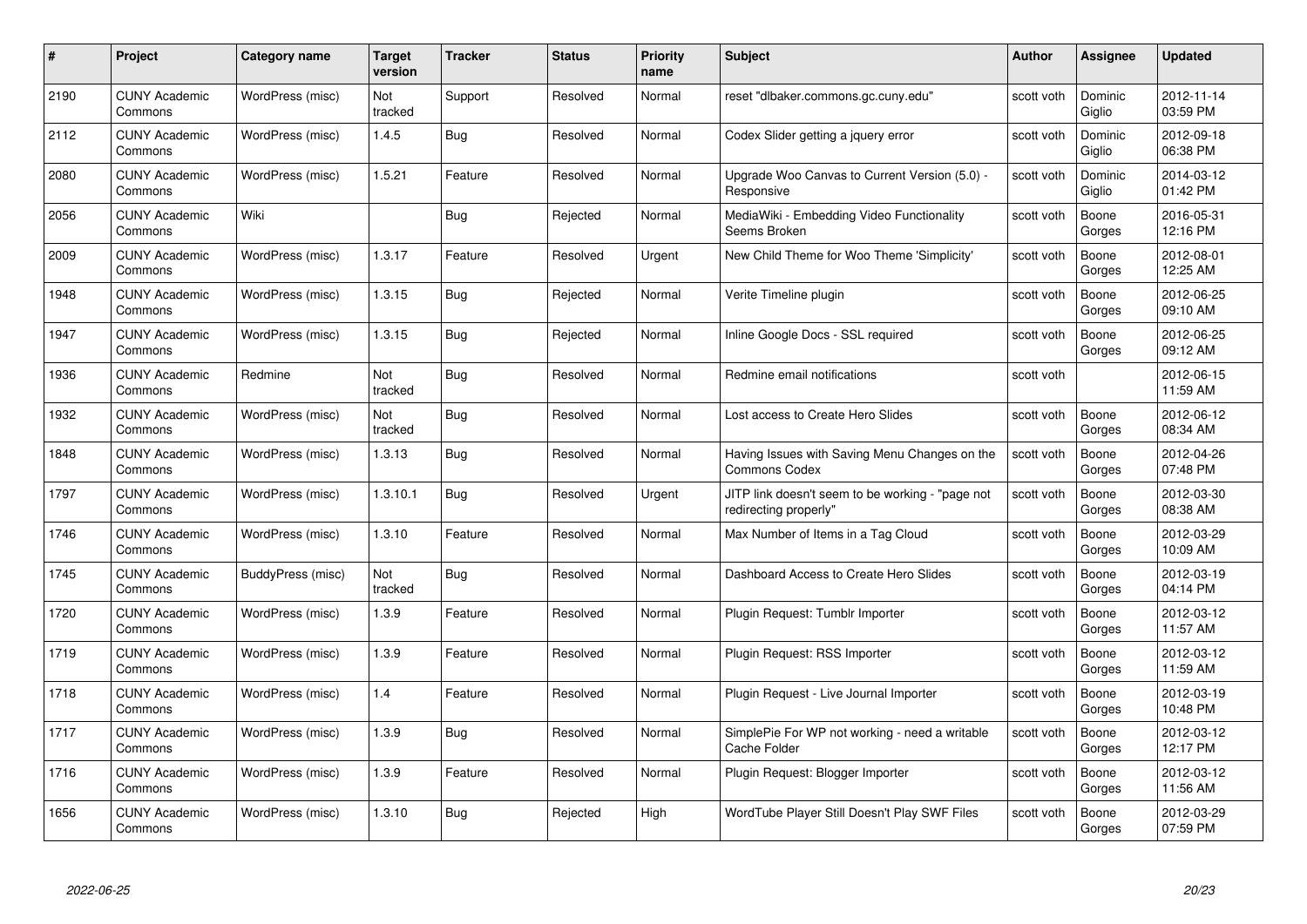| #    | Project                         | <b>Category name</b>    | Target<br>version | <b>Tracker</b> | <b>Status</b> | <b>Priority</b><br>name | <b>Subject</b>                                                                         | <b>Author</b> | <b>Assignee</b>   | <b>Updated</b>         |
|------|---------------------------------|-------------------------|-------------------|----------------|---------------|-------------------------|----------------------------------------------------------------------------------------|---------------|-------------------|------------------------|
| 1645 | <b>CUNY Academic</b><br>Commons | WordPress (misc)        | 1.3.8             | <b>Bug</b>     | Resolved      | Normal                  | WordTube Plugin can't find "JW Player" - fails to<br>play .swf files                   | scott voth    | Boone<br>Gorges   | 2012-02-23<br>07:27 PM |
| 1625 | <b>CUNY Academic</b><br>Commons | BuddyPress (misc)       | 1.10              | Feature        | Resolved      | Normal                  | Modify Default Avatar and Assignment Process                                           | scott voth    | Boone<br>Gorges   | 2016-02-19<br>12:09 AM |
| 1502 | <b>CUNY Academic</b><br>Commons | WordPress (misc)        | 1.3.4             | Support        | Resolved      | Normal                  | The Commons Classified - ClassiPress Theme                                             | scott voth    | Boone<br>Gorges   | 2012-01-13<br>09:09 AM |
| 1486 | <b>CUNY Academic</b><br>Commons | BuddyPress (misc)       | Not<br>tracked    | <b>Bug</b>     | Resolved      | Normal                  | Blog Tag in Group                                                                      | scott voth    | Boone<br>Gorges   | 2011-12-21<br>07:45 AM |
| 1465 | <b>CUNY Academic</b><br>Commons | Wiki                    | 1.3.4             | <b>Bug</b>     | Resolved      | Normal                  | TagAsCategory Extension & Wiki Inc Plugin                                              | scott voth    | Boone<br>Gorges   | 2012-01-10<br>08:46 PM |
| 1461 | <b>CUNY Academic</b><br>Commons | BuddyPress (misc)       | 1.3.1             | Bug            | Resolved      | Normal                  | Strange Behaviour in the Activity Stream                                               | scott voth    | Boone<br>Gorges   | 2011-12-19<br>08:33 AM |
| 1444 | <b>CUNY Academic</b><br>Commons | WordPress (misc)        | Future<br>release | Feature        | Resolved      | Normal                  | Plugin Request: Google Analytics For WordPress                                         | scott voth    | Dominic<br>Giglio | 2012-07-14<br>09:28 AM |
| 1427 | <b>CUNY Academic</b><br>Commons | WordPress (misc)        | 1.3.5             | Feature        | Resolved      | Normal                  | Plugin Request: jQuery Vertical Accordion Menu                                         | scott voth    | Boone<br>Gorges   | 2012-01-16<br>08:17 PM |
| 1396 | <b>CUNY Academic</b><br>Commons | WordPress (misc)        | 1.3.13            | Bug            | Resolved      | Normal                  | InLine Google Docs Plugin Not Working                                                  | scott voth    | Boone<br>Gorges   | 2012-05-22<br>11:36 AM |
| 1379 | <b>CUNY Academic</b><br>Commons | Wiki                    | 1.3               | <b>Bug</b>     | Resolved      | Normal                  | Help Link in the Admin Bar points to old Help<br>Page                                  | scott voth    | Boone<br>Gorges   | 2011-12-09<br>09:08 AM |
| 1355 | <b>CUNY Academic</b><br>Commons | WordPress (misc)        | 1.3               | Feature        | Resolved      | Normal                  | Plugin request: Tagline Rotator                                                        | scott voth    | Boone<br>Gorges   | 2011-12-08<br>07:04 PM |
| 1343 | <b>CUNY Academic</b><br>Commons | BuddyPress (misc)       |                   | Bug            | Rejected      | Normal                  | Display issue on Front Page - Hero slide<br>description overlaying the top left corner | scott voth    |                   | 2011-12-08<br>07:06 PM |
| 1316 | <b>CUNY Academic</b><br>Commons | BuddyPress (misc)       | 1.2.5             | <b>Bug</b>     | Resolved      | Normal                  | Buddy Press Docs - comments going to email, but  <br>not to the Doc                    | scott voth    | Boone<br>Gorges   | 2011-11-04<br>12:53 PM |
| 1310 | <b>CUNY Academic</b><br>Commons | WordPress (misc)        | 1.3               | Feature        | Resolved      | Low                     | Zotpress                                                                               | scott voth    |                   | 2011-12-08<br>07:08 PM |
| 1257 | <b>CUNY Academic</b><br>Commons | BuddyPress (misc)       | 1.4               | Bug            | Resolved      | Low                     | Next Page Navigation missing at bottom of page<br>when looking at Group Members        | scott voth    | Dominic<br>Giglio | 2012-03-12<br>02:55 PM |
| 1242 | <b>CUNY Academic</b><br>Commons | <b>WordPress Themes</b> |                   | Feature        | Rejected      | Normal                  | Theme request: Woo Theme "Teamster"                                                    | scott voth    | Matt Gold         | 2016-10-24<br>11:41 AM |
| 1237 | <b>CUNY Academic</b><br>Commons | Events                  | 1.8               | Feature        | Resolved      | Normal                  | Develop Commons Calendar of Events Plugin                                              | scott voth    | Boone<br>Gorges   | 2016-02-15<br>11:19 PM |
| 1230 | <b>CUNY Academic</b><br>Commons |                         |                   | Bug            | Resolved      | Normal                  | Access to blogs after release                                                          | scott voth    |                   | 2011-10-13<br>01:51 PM |
| 1222 | <b>CUNY Academic</b><br>Commons | WordPress (misc)        | 1.5               | Feature        | Resolved      | Normal                  | <b>Evaluate Premium Themes for "The Commons</b><br>Classified"                         | scott voth    | Boone<br>Gorges   | 2011-11-29<br>10:23 AM |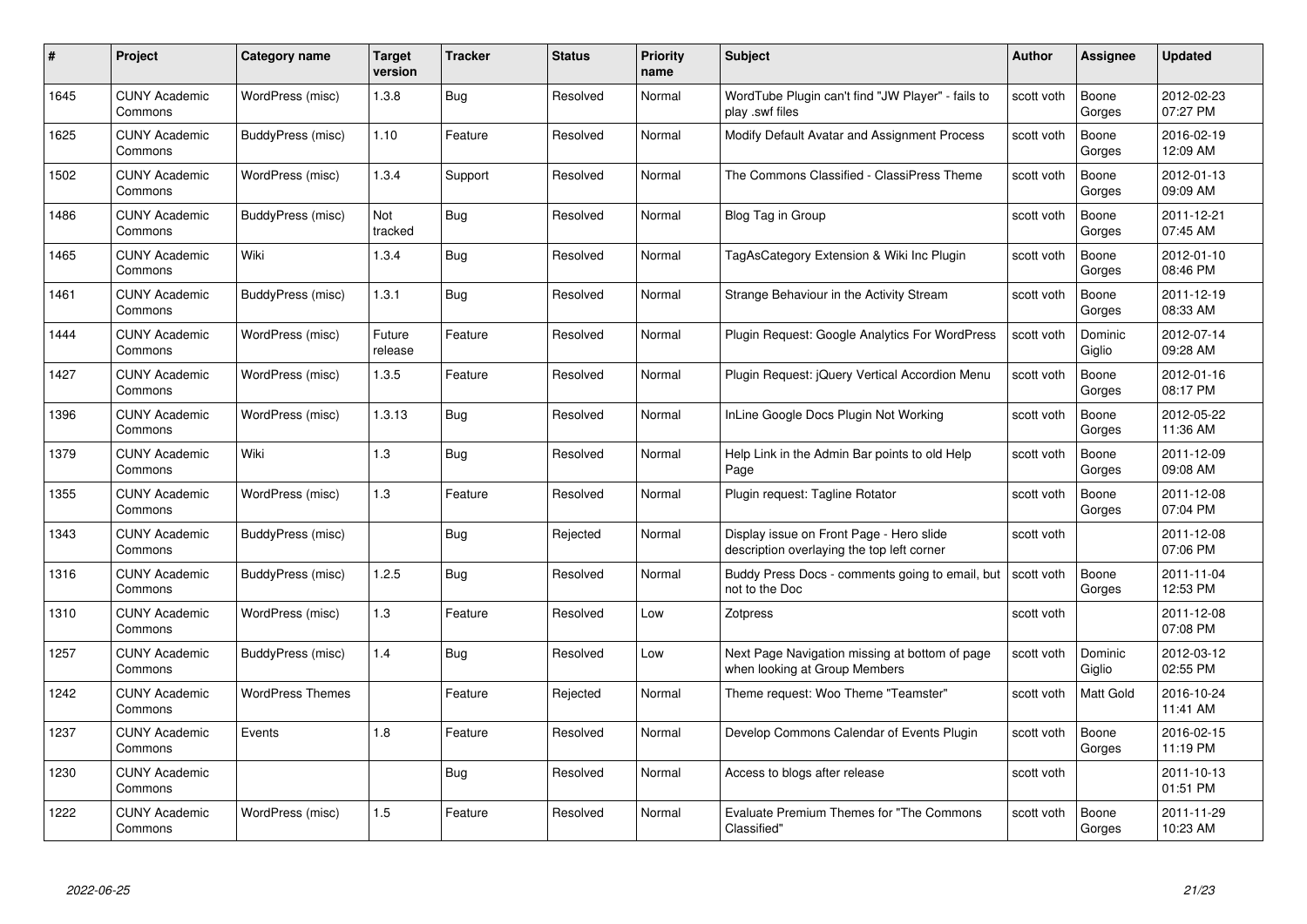| #    | Project                         | Category name          | Target<br>version | <b>Tracker</b> | <b>Status</b> | <b>Priority</b><br>name | <b>Subject</b>                                                                    | <b>Author</b> | <b>Assignee</b>       | <b>Updated</b>         |
|------|---------------------------------|------------------------|-------------------|----------------|---------------|-------------------------|-----------------------------------------------------------------------------------|---------------|-----------------------|------------------------|
| 1208 | <b>CUNY Academic</b><br>Commons | BuddyPress (misc)      | Not<br>tracked    | Feature        | Rejected      | Normal                  | Investigate Mobile Inheritance from BuddyPress<br>Default Theme                   | scott voth    | scott voth            | 2016-01-26<br>10:57 AM |
| 1173 | <b>CUNY Academic</b><br>Commons | Group Blogs            | 1.17.0            | Support        | Resolved      | Normal                  | Avatars for group blogs should fall back on group<br>avatar, not admin user's     | scott voth    | Raymond<br><b>Hoh</b> | 2020-07-14<br>01:05 PM |
| 1155 | <b>CUNY Academic</b><br>Commons | WordPress (misc)       | 1.2.5             | Feature        | Resolved      | Normal                  | Add Fancybox WordPress plugin                                                     | scott voth    | Boone<br>Gorges       | 2011-09-12<br>05:48 PM |
| 754  | <b>CUNY Academic</b><br>Commons | BuddyPress (misc)      | 1.3               | Bug            | Resolved      | Normal                  | LaTex parsing on email notifications                                              | scott voth    | Boone<br>Gorges       | 2011-09-14<br>01:28 AM |
| 737  | <b>CUNY Academic</b><br>Commons | WordPress (misc)       |                   | Feature        | Resolved      | Normal                  | Add Explanation of "Sort & Shuffle" to Atahualpa<br>Codex documentation           | scott voth    | scott voth            | 2011-06-05<br>10:39 AM |
| 689  | <b>CUNY Academic</b><br>Commons | BuddyPress (misc)      | 1.3               | <b>Bug</b>     | Resolved      | Normal                  | BP-specific custom post types should not be<br>visible to non-admins on Dashboard | scott voth    | Boone<br>Gorges       | 2011-05-17<br>11:13 AM |
| 594  | <b>CUNY Academic</b><br>Commons | WordPress (misc)       | Not<br>tracked    | Feature        | Resolved      | Normal                  | Add more meaningful error messages when<br>adding users to blogs doesn't work     | scott voth    | scott voth            | 2012-01-02<br>09:51 PM |
| 592  | <b>CUNY Academic</b><br>Commons | WordPress (misc)       | Not<br>tracked    | Bug            | Resolved      | Normal                  | Trouble adding new user to Blog                                                   | scott voth    | Matt Gold             | 2011-02-19<br>04:39 PM |
| 587  | <b>CUNY Academic</b><br>Commons | WordPress (misc)       | 1.1.10            | Feature        | Resolved      | Normal                  | Zotero Plugin - ZotPress                                                          | scott voth    | Boone<br>Gorges       | 2011-02-21<br>05:44 PM |
| 573  | <b>CUNY Academic</b><br>Commons | WordPress (misc)       |                   | Support        | Resolved      | Normal                  | Vimeo Plus                                                                        | scott voth    | scott voth            | 2011-02-13<br>12:03 PM |
| 569  | <b>CUNY Academic</b><br>Commons | WordPress (misc)       | 1.1.10            | <b>Bug</b>     | Resolved      | Normal                  | Issue found switching between Green Park, Woo<br>Canvas Theme, and back again     | scott voth    | Boone<br>Gorges       | 2011-02-08<br>05:35 PM |
| 536  | <b>CUNY Academic</b><br>Commons | WordPress (misc)       | Not<br>tracked    | Feature        | Resolved      | Low                     | Generate statistics on themes used by Commons<br>bloggers                         | scott voth    | Matt Gold             | 2011-02-20<br>12:44 PM |
| 535  | <b>CUNY Academic</b><br>Commons | WordPress (misc)       | 1.1.10            | <b>Bug</b>     | Resolved      | Low                     | Unable to Activate "Apture" Plugin on new blog                                    | scott voth    | Boone<br>Gorges       | 2011-03-08<br>08:45 PM |
| 530  | <b>CUNY Academic</b><br>Commons | BuddyPress (misc)      | 1.3               | Feature        | Rejected      | Normal                  | Automatically generated Page urls for new BP wiki<br>plugin                       | scott voth    | Boone<br>Gorges       | 2011-02-11<br>05:50 PM |
| 529  | <b>CUNY Academic</b><br>Commons | BuddyPress (misc)      | 1.2               | Feature        | Rejected      | Normal                  | Paste Plain Text icon not working in BP "wiki"<br>plugin                          | scott voth    | Boone<br>Gorges       | 2011-02-18<br>01:25 PM |
| 528  | <b>CUNY Academic</b><br>Commons | BuddyPress (misc)      | 1.2               | <b>Bug</b>     | Resolved      | Low                     | Delete pages using new BP "wiki" plugin?                                          | scott voth    | Boone<br>Gorges       | 2011-03-25<br>11:13 AM |
| 519  | <b>CUNY Academic</b><br>Commons | <b>BuddyPress Docs</b> | Future<br>release | Feature        | Assigned      | Low                     | TOC for individual docs - for new BP "wiki-like"<br>plugin                        | scott voth    | Boone<br>Gorges       | 2015-11-09<br>05:54 PM |
| 518  | <b>CUNY Academic</b><br>Commons | BuddyPress (misc)      | 1.2               | Feature        | Resolved      | Normal                  | Search box for new BP "wiki-like" plugin                                          | scott voth    | Boone<br>Gorges       | 2011-02-23<br>08:41 AM |
| 517  | <b>CUNY Academic</b><br>Commons | BuddyPress (misc)      | 1.3               | Feature        | Resolved      | Normal                  | Image handling for new BP "wiki-like" plugin                                      | scott voth    | Boone<br>Gorges       | 2011-06-20<br>11:33 AM |